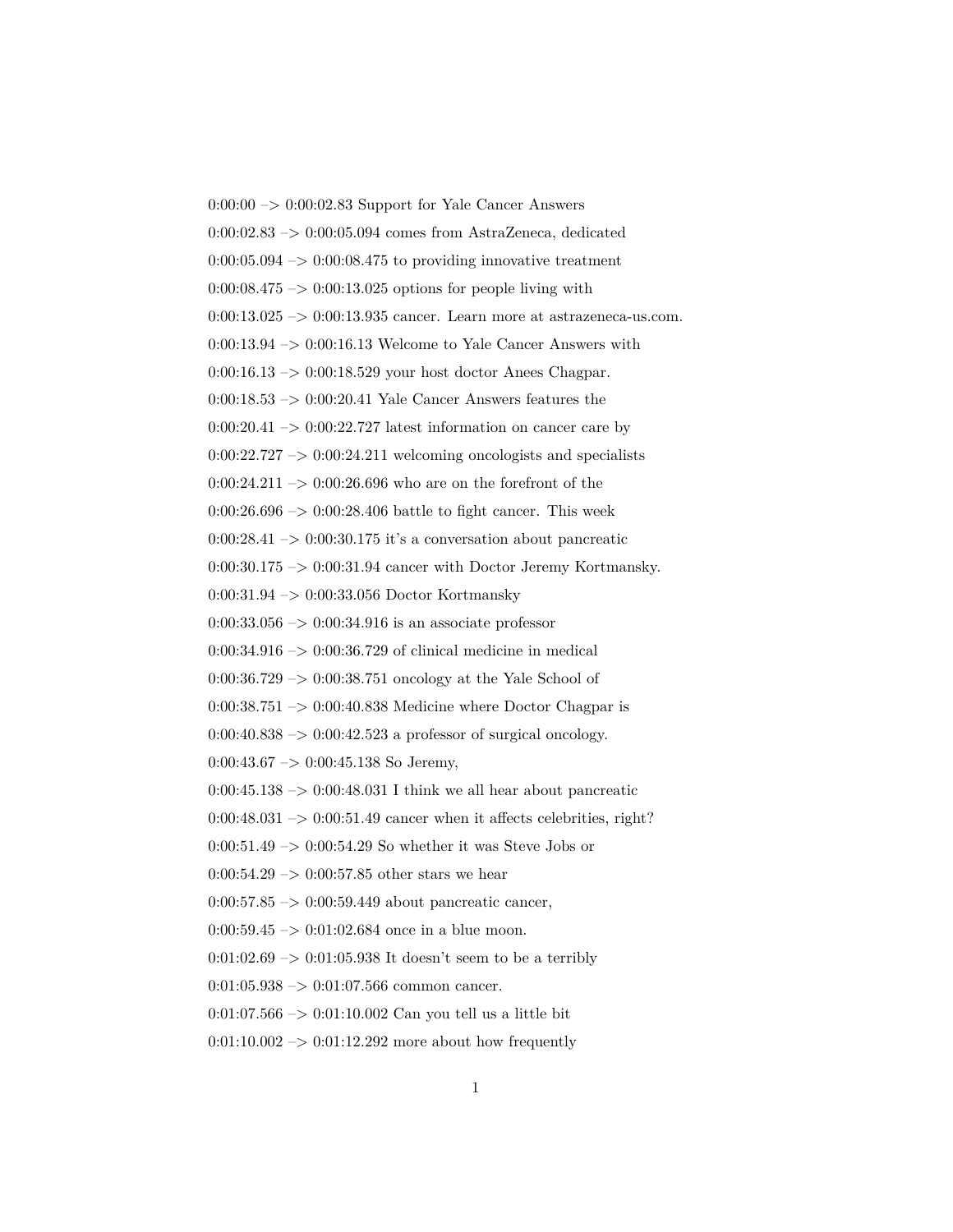0:01:12.292 –> 0:01:14.76 pancreatic cancer is diagnosed?

 $0:01:14.76 \rightarrow 0:01:18.23$  How many people get it?

 $0:01:18.23 \rightarrow 0:01:20.595$  And who really are the

 $0:01:20.595 \rightarrow 0:01:22.96$  people that it most affects?

 $0:01:22.96 \rightarrow 0:01:24.848$  Yes,

0:01:24.85 –> 0:01:25.8 pancreatic cancer

 $0:01:25.8 \rightarrow 0:01:28.205$  is actually becoming an increasingly

 $0:01:28.205 \rightarrow 0:01:31$  more common cancer that we see.

 $0:01:31 \rightarrow 0:01:33.58$  It's now the 5th leading cause

0:01:33.58  $\rightarrow$  0:01:36.679 of cancer in the United States,

 $0:01:36.68 \rightarrow 0:01:39.984$  at about 60,000 new cases a year.

 $0:01:39.99 \rightarrow 0:01:43.294$  So we're not only seeing increasing numbers,

 $0:01:43.3 \rightarrow 0:01:46.51$  but also really moving up the

 $0:01:46.51 \rightarrow 0:01:49.91$  rank of how often we see it.

 $0:01:49.91 \rightarrow 0:01:52.913$  And you know it's interesting you brought

 $0:01:52.913 \rightarrow 0:01:56.347$  up Steve Jobs and and other celebrities.

 $0:01:56.35 \rightarrow 0:02:00.03$  Most recently, I think Alex Trebek is one

 $0:02:00.03 \rightarrow 0:02:02.52$  and it's important to make distinctions

 $0:02:02.52 \rightarrow 0:02:06.009$  when we talk about pancreatic cancer,

 $0:02:06.01 \rightarrow 0:02:08.31$  there's two main types there

 $0:02:08.31 \rightarrow 0:02:09.69$  is pancreatic adenocarcinoma,

 $0:02:09.69 \rightarrow 0:02:14.29$  which is by far the more common one that is

 $0:02:14.29 \rightarrow 0:02:18.146$  the disease that we're talking about

0:02:18.146 –> 0:02:22.356 when we think about 60,000 cases per year.

 $0:02:22.36 \rightarrow 0:02:24.41$  And then there are pancreatic

0:02:24.41  $\rightarrow$  0:02:25.23 neuroendocrine tumors,

 $0:02:25.23 \rightarrow 0:02:27.69$  which are a lot less common.

 $0:02:27.69 \rightarrow 0:02:30.483$  They are only seen in a few

 $0:02:30.483 \rightarrow 0:02:32.2$  thousand patients a year,

 $0:02:32.2 \rightarrow 0:02:34.462$  and it's important

 $0:02:34.462 \rightarrow 0:02:36.448$  to make the distinction because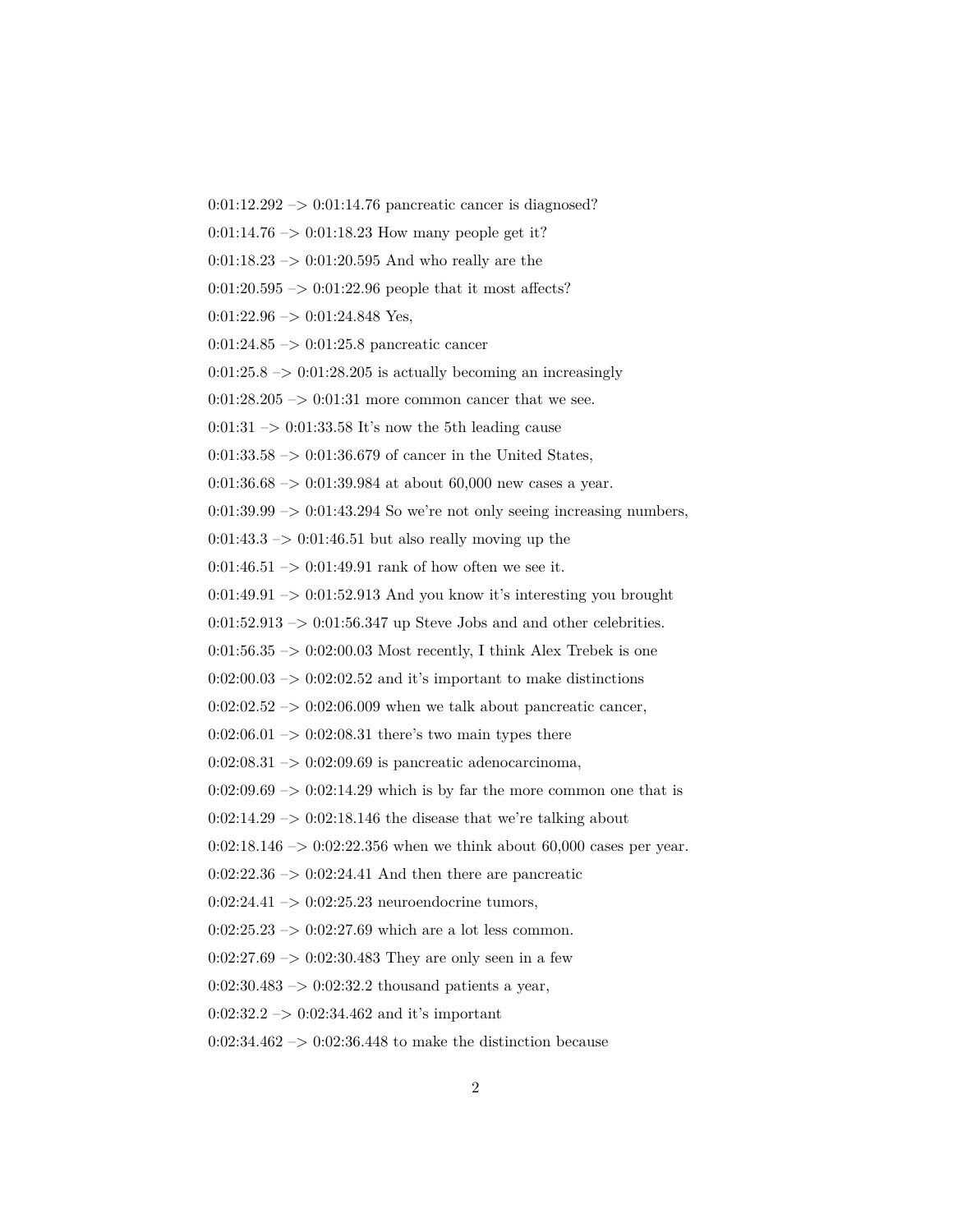0:02:36.448 –> 0:02:38.488 they behave very differently and  $0:02:38.488 \rightarrow 0:02:40.81$  their treatments are very different.  $0:02:42.19 \rightarrow 0:02:44.095$  So, let's start with 0:02:44.095 –> 0:02:44.857 pancreatic adenocarcinoma,  $0:02:44.86 \rightarrow 0:02:47.158$  because I think that most people,  $0:02:47.16 \rightarrow 0:02:49.566$  when they use the term generically  $0:02:49.566 \rightarrow 0:02:51.572$  pancreatic cancer that tends to  $0:02:51.572 \rightarrow 0:02:53.267$  be what they're referring to.  $0:02:53.27 \rightarrow 0:02:55.508$  Although your point is well taken  $0:02:55.508 \rightarrow 0:02:57.47$  with regards to neuroendocrine tumors,  $0:02:57.47 \rightarrow 0:03:00.182$  but tell us a little bit more  $0.03{\cdot}00.182$   $->$   $0{\cdot}03{\cdot}02.438$  about who gets these cancers. 0:03:02.44 –> 0:03:05.107 I mean, what are the risk factors?  $0:03:06.08 \rightarrow 0:03:09.428$  So I think like other cancers,  $0:03:09.43 \rightarrow 0:03:12.79$  smoking is a common risk factor.  $0:03:12.79 \rightarrow 0:03:17.334$  It can be related to problems that cause  $0:03:17.334 \rightarrow 0:03:20.726$  chronic inflammation of the pancreas so  $0:03:20.726 \rightarrow 0:03:23.966$  alcoholism can lead to pancreas cancer.  $0:03:23.97 \rightarrow 0:03:26.57$  Chronic gallstone disease can,  $0:03:26.57 \rightarrow 0:03:29.82$  although that's much less common. 0:03:29.82 –> 0:03:34.148 Obesity can be a risk factor as well.  $0:03:34.15 \rightarrow 0:03:36.754$  And then there is some question  $0:03:36.754 \rightarrow 0:03:39.001$  of the relationship with diabetes 0:03:39.001  $\rightarrow$  0:03:41.557 and whether diabetes could be a  $0:03:41.557 \rightarrow 0:03:44.485$  risk factor or whether the disease  $0:03:44.485 \rightarrow 0:03:46.569$  itself causes the diabetes.  $0:03:46.57 \rightarrow 0:03:48.41$  And that's something that's  $0:03:48.41 \rightarrow 0:03:50.25$  still being worked out.  $0:03:50.25 \rightarrow 0:03:53.194$  And then there is a smaller percentage  $0:03:53.194 \rightarrow 0:03:56.229$  of patients where it's hereditary cancer.  $0:03:56.23 \rightarrow 0:03:58.555$  There are some genetic abnormalities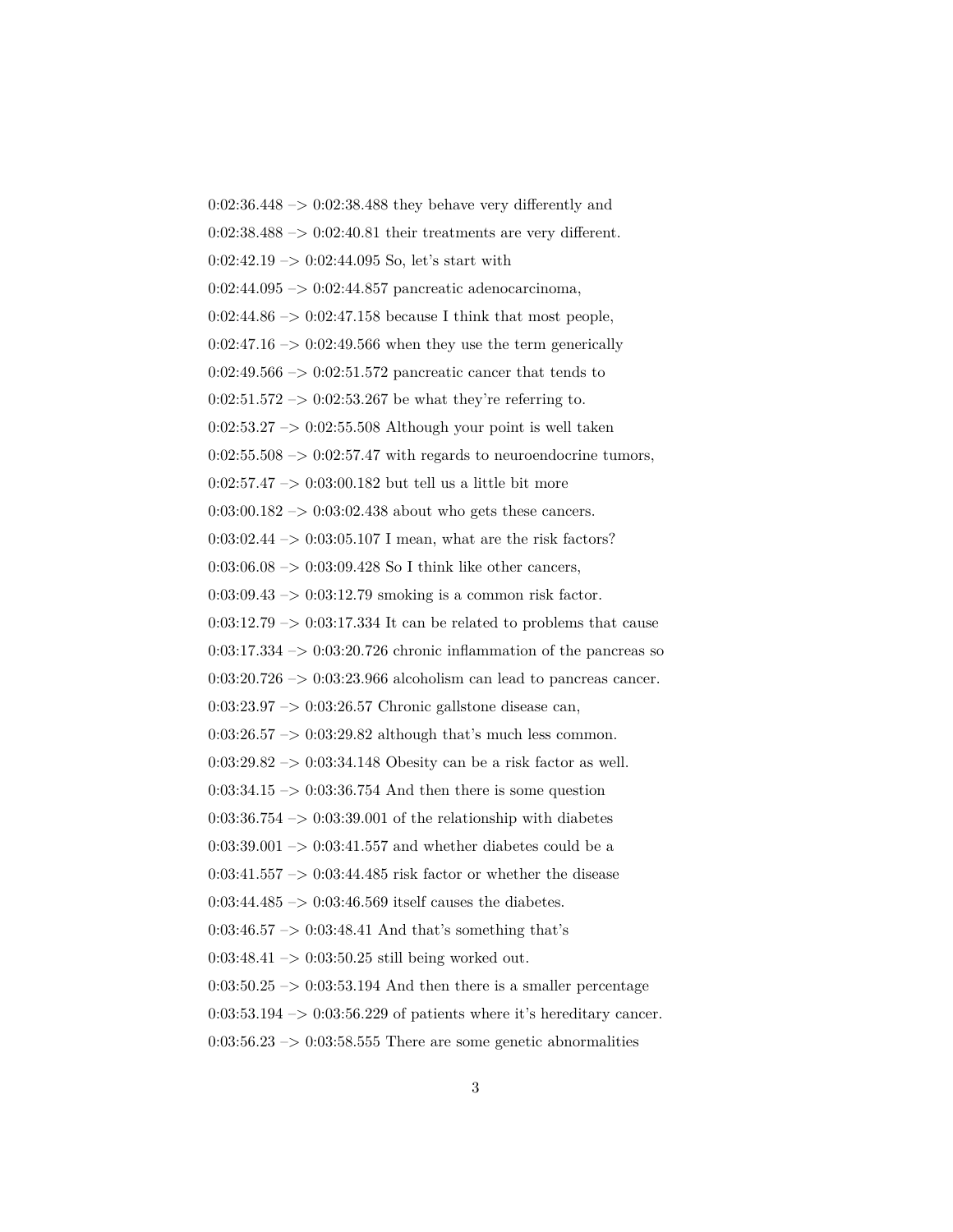0:03:58.555  $\rightarrow$  0:04:02.053 that we know of that are associated

 $0:04:02.053 \rightarrow 0:04:04.229$  with pancreas cancer and

 $0:04:04.23 \rightarrow 0:04:07.002$  one that is of recent importance

 $0:04:07.002 \rightarrow 0:04:10.208$  is its relation to the BRCA gene,

 $0:04:10.21 \rightarrow 0:04:12.898$  which is a gene that we most

 $0:04:12.898 \rightarrow 0:04:15.854$  often think about with breast and

 $0:04:15.854 \rightarrow 0:04:17.567$  ovarian cancer syndromes,

 $0:04:17.57 \rightarrow 0:04:20.33$  but is also related to pancreas

 $0:04:20.33 \rightarrow 0:04:21.71$  cancer as well,

 $0:04:21.71 \rightarrow 0:04:24.47$  and that has had some recent

 $0:04:24.47 \rightarrow 0:04:25.85$  implications on treatment.

 $0:04:27.58 \rightarrow 0:04:30.436$  So when we think

 $0:04:30.436 \rightarrow 0:04:32.46$  about these risk factors,

 $0:04:32.46 \rightarrow 0:04:35.428$  I'm thinking about a very good friend

 $0:04:35.428 \rightarrow 0:04:39.141$  of mine who actually was diagnosed with

 $0:04:39.141 \rightarrow 0:04:42.026$  pancreatic cancer just over Thanksgiving.

 $0:04:42.03 \rightarrow 0:04:45.35$  And who didn't fit any of those categories.

 $0:04:45.35 \rightarrow 0:04:47.43$  She had no family history.

0:04:47.43  $\rightarrow$  0:04:49.92 She is skinny, like a rail,

 $0.04:49.92 \rightarrow 0.04:51.58$  she doesn't have diabetes,

 $0:04:51.58 \rightarrow 0:04:53.652$  doesn't drink, doesn't have gallstones.

 $0:04:53.652 \rightarrow 0:04:56.37$  You know, in those people where

 $0:04:56.37 \rightarrow 0:04:59.112$  they don't seem to have any

 $0:04:59.112 \rightarrow 0:05:01.814$  of the common risk factors that you

 $0:05:01.814 \rightarrow 0:05:04.438$  think about for pancreatic cancer,

 $0:05:04.44 \rightarrow 0:05:06.78$  does that tell us anything about

 $0:05:06.78 \rightarrow 0:05:09.01$  the biology of their disease?

 $0:05:09.01 \rightarrow 0:05:11.728$  I mean, are there other things

 $0:05:11.728 \rightarrow 0:05:13.92$  that we can think of

 $0:05:13.92 \rightarrow 0:05:16.536$  in terms of their risk factors,

 $0:05:16.54 \rightarrow 0:05:18.108$  and does that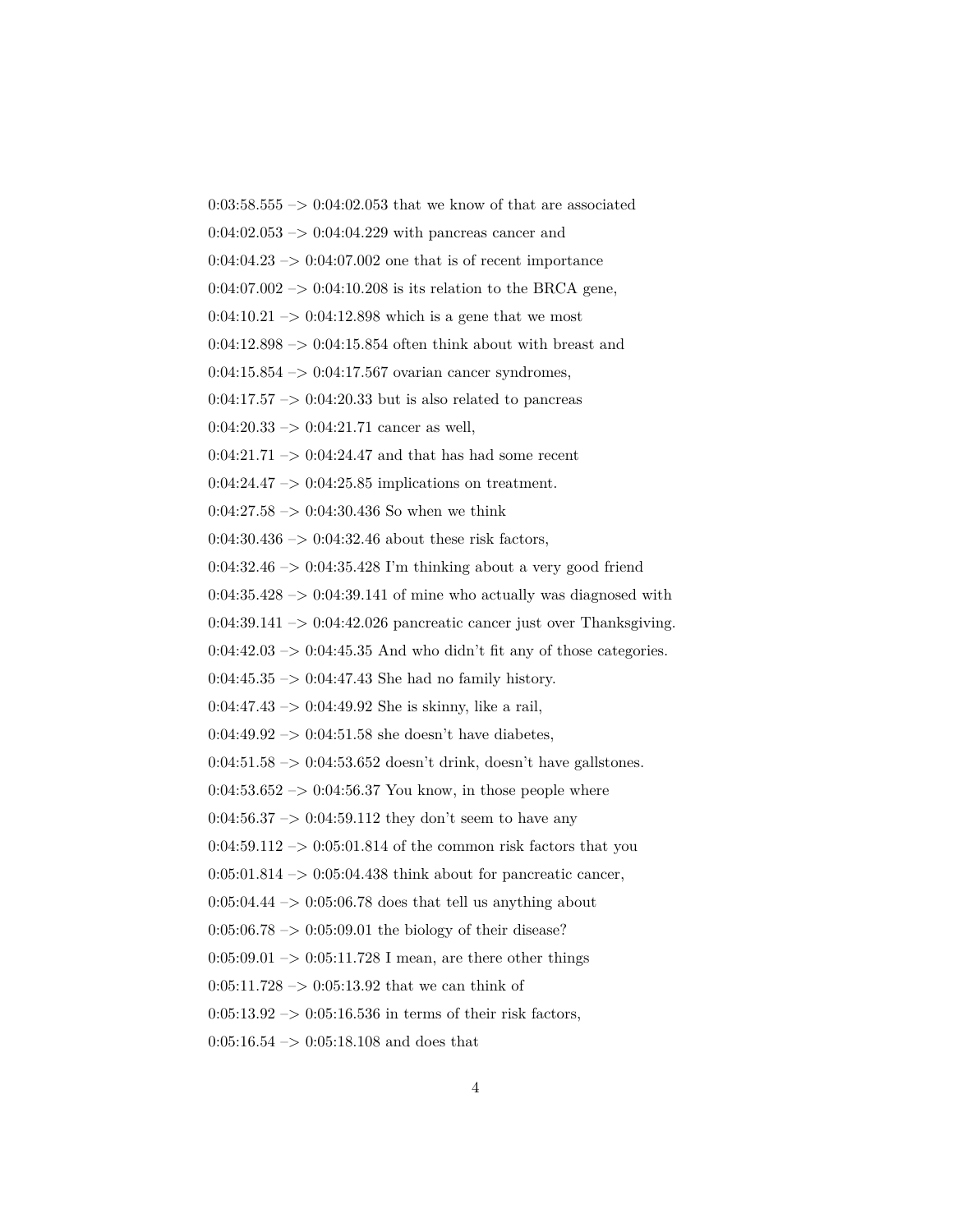$0:05:18.108 \rightarrow 0:05:20.46$  have anything to  $0:05:20.549 \rightarrow 0:05:22.637$  do with their prognosis? 0:05:23.99  $\rightarrow$  0:05:26.165 I think that those are  $0:05:26.165 \rightarrow 0:05:27.905$  all very good questions.  $0:05:27.91 \rightarrow 0:05:30.22$  There are risk  $0:05:30.22 \rightarrow 0:05:32.767$  factors that we can identify and  $0:05:32.767 \rightarrow 0:05:35.527$  then there are patients who get 0:05:35.527 –> 0:05:38.377 cancer for really no good reason.  $0:05:38.38 \rightarrow 0:05:40.879$  And those are people that  $0:05:40.879 \rightarrow 0:05:44.006$  we are still trying to maybe figure  $0:05:44.006 \rightarrow 0:05:46.476$  out whether there was something  $0:05:46.476 \rightarrow 0:05:48.813$  hereditary or environmental or some  $0:05:48.813 \rightarrow 0:05:51.459$  other factor that we just haven't  $0:05:51.46 \rightarrow 0:05:54.736$  identified yet that played a role.  $0:05:54.74 \rightarrow 0:05:59.328$  When it comes to pancreas cancer,  $0:05:59.328 \rightarrow 0:06:05.18$  the implications of how you got it,  $0:06:05.18 \rightarrow 0:06:06.96$  except in in certain circumstances,  $0.06:06.96 \rightarrow 0.06:08.74$  like the BRCA gene but,  $0.06:08.74 \rightarrow 0.06:11.302$  otherwise how you got it doesn't  $0:06:11.302 \rightarrow 0:06:14.633$  play as much of a role into how we  $0:06:14.633 \rightarrow 0:06:16.791$  might think about treating it or  $0:06:16.791 \rightarrow 0:06:19.059$  how we might expect it to behave.  $0:06:20.79 \rightarrow 0:06:24.588$  So the the other question is,  $0.06:27.86 \rightarrow 0.06:30.724$  when you talk about it  $0.06:30.724 \rightarrow 0.06:33.262$  being the fifth most common cancer  $0:06:33.262 \rightarrow 0:06:36.45$  and we think about the list right? 0:06:36.45 –> 0:06:38.086 Breast cancer, prostate cancer,  $0:06:38.086 \rightarrow 0:06:40.54$  colon cancer for all of these,  $0:06:40.54 \rightarrow 0:06:42.636$  more commonly diagnosed cancers,  $0.06:42.636 \rightarrow 0.06:45.256$  there's a screening test we  $0:06:45.256 \rightarrow 0:06:47.907$  can find these cancers early.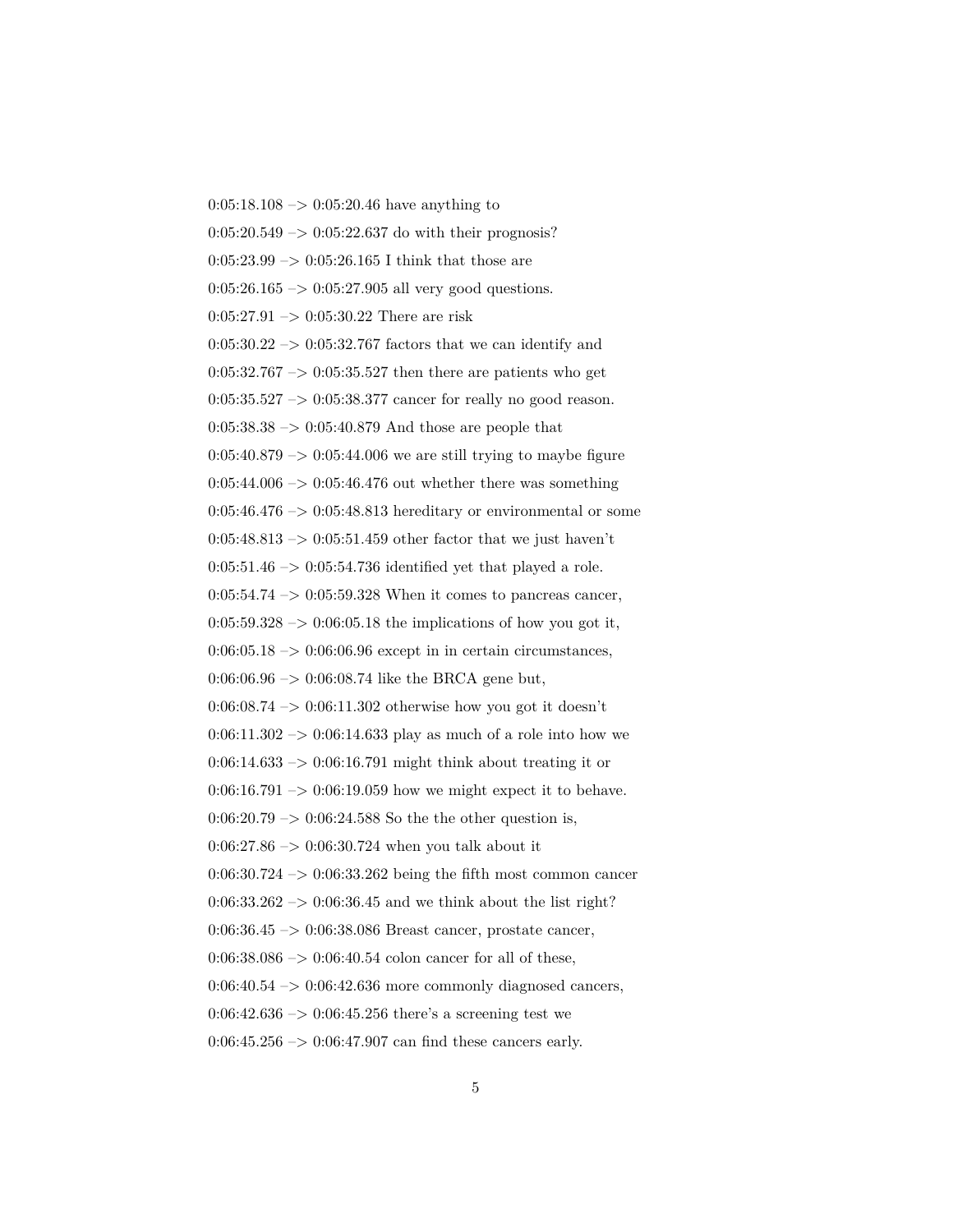$0:06:47.91 \rightarrow 0:06:49.42$  Is there a screening test 0:06:49.42 –> 0:06:50.326 for pancreatic cancer?  $0:06:51.82 \rightarrow 0:06:54.742$  There isn't a good or routine  $0.06:54.742 \rightarrow 0.06:57.38$  screening test for pancreas cancer.  $0.06:57.38 \rightarrow 0.07:00.972$  I think that we know that there are  $0:07:00.972 \rightarrow 0:07:04.063$  some patients that have been discovered  $0:07:04.063 \rightarrow 0:07:07.201$  to have either a family history  $0:07:07.296 \rightarrow 0:07:10.434$  or patients that have been found  $0:07:10.434 \rightarrow 0:07:15.11$  to have pancreatic cysts on their  $0:07:15.11 \rightarrow 0:07:18.26$  imaging that may have been obtained  $0:07:18.26 \rightarrow 0:07:21.578$  for some other reason that we can  $0:07:21.578 \rightarrow 0:07:24.386$  follow and certainly here at Yale,  $0:07:24.39 \rightarrow 0:07:26.305$  we have an excellent screening  $0.07:26.305 \rightarrow 0.07:28.841$  program where we can refer patients  $0:07:28.841 \rightarrow 0:07:31.025$  to our gastroenterologists who  $0:07:31.025 \rightarrow 0:07:33.209$  can perform screening procedures,  $0:07:33.21 \rightarrow 0:07:35.4$  but that's really identifying those  $0:07:35.4 \rightarrow 0:07:38.552$  who are already at a heightened risk  $0:07:38.552 \rightarrow 0:07:41.618$  and not for the whole population like  $0:07:41.618 \rightarrow 0:07:44.298$  we think about with colonoscopies  $0:07:44.298 \rightarrow 0:07:46.993$  for colon cancer or mammograms  $0:07:47 \rightarrow 0:07:48.503$  for breast cancer,  $0.07:48.503 \rightarrow 0.07:51.509$  it's really an already pre determined  $0.07:51.509 \rightarrow 0.07:53.665$  population because the screening  $0.07:53.665 \rightarrow 0.07:56.809$  includes much more advanced or invasive  $0:07:56.809 \rightarrow 0:08:00.149$  testing like MRI's or endoscopic ultrasound. 0:08:00.15  $\rightarrow$  0:08:03.468 So it's a much more complex  $0.08:03.468 \rightarrow 0.08:06.46$  way to follow patients.  $0.08:06.46 \rightarrow 0.08:09.09$  And so without a screening test for  $0.08:09.09 \rightarrow 0.08:11.194$  asymptomatic people who otherwise, 0:08:11.2 –> 0:08:13.825 haven't had any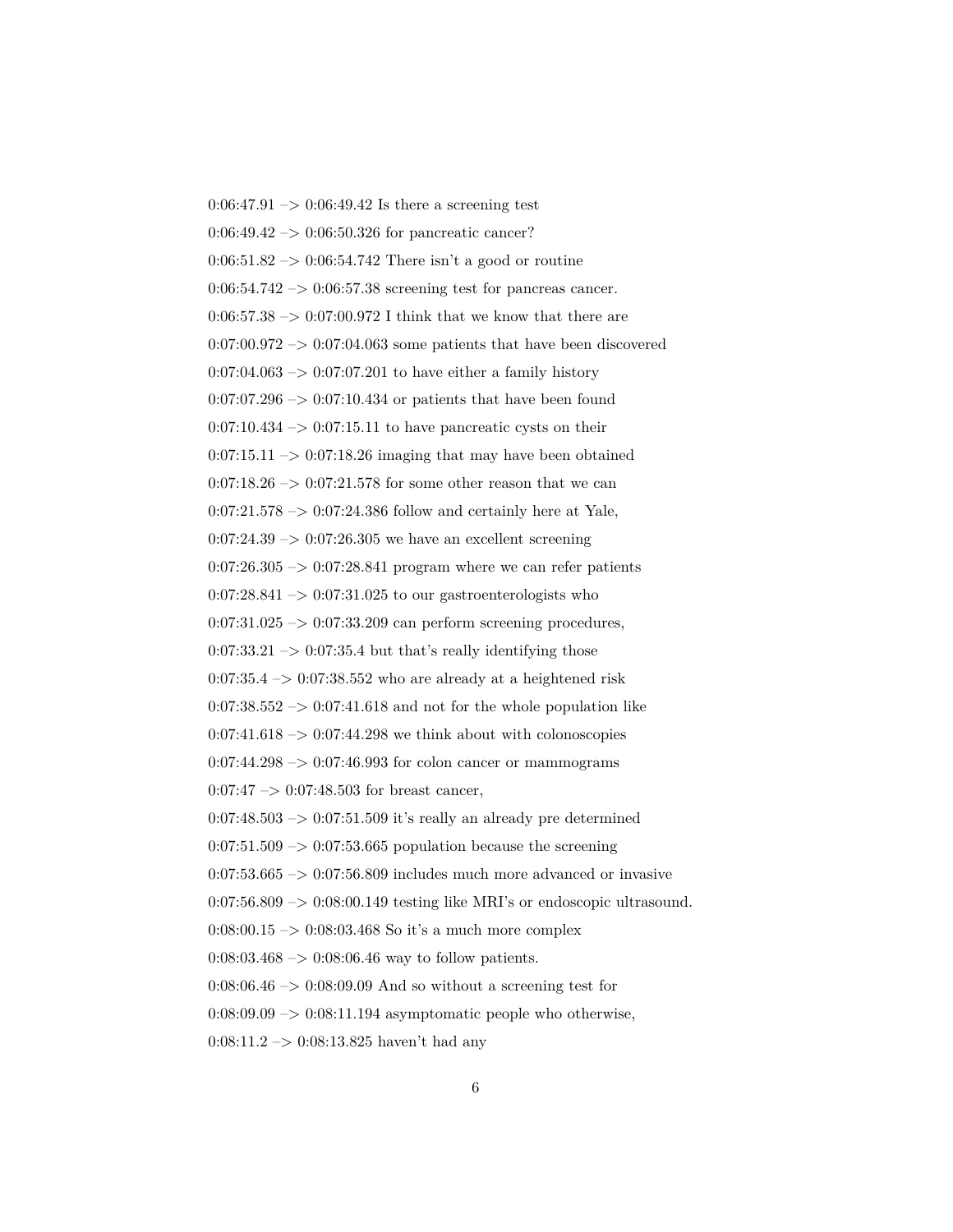0:08:13.825  $\rightarrow$  0:08:15.925 abnormality that's been found

 $0:08:15.93 \rightarrow 0:08:17.646$  incidentally, what are

 $0:08:17.646 \rightarrow 0:08:20.765$  the ways in

 $0:08:20.765 \rightarrow 0:08:23.135$  which they present?

 $0:08:23.135 \rightarrow 0:08:25.48$  How is it that somebody

 $0:08:25.549 \rightarrow 0:08:28.198$  cues into the fact that, Oh my gosh,

 $0:08:28.198 \rightarrow 0:08:30.214$  this could be a pancreatic cancer.

 $0:08:30.22 \rightarrow 0:08:33.244$  What are the symptoms and signs to look for?

 $0:08:34.6 \rightarrow 0:08:38.08$  I again think this is an area

 $0.08:38.08 \rightarrow 0.08:40.379$  that becomes challenging that

 $0:08:40.379 \rightarrow 0:08:43.699$  the symptoms that people have,

 $0:08:43.7 \rightarrow 0:08:47.438$  at least initially can often be vague.

0:08:47.44  $\rightarrow$  0:08:50.115 There can be some discomfort

 $0:08:50.115 \rightarrow 0:08:52.792$  in the abdomen, with eating,

 $0:08:52.792 \rightarrow 0:08:54.4$  sometimes increased belching,

 $0:08:54.4 \rightarrow 0:08:58.138$  or increased gas may be a symptom.

 $0:08:58.14 \rightarrow 0:09:00.755$  Things that are very easily

 $0:09:00.755 \rightarrow 0:09:03.37$  attributable to something else until

 $0:09:03.461 \rightarrow 0:09:06.486$  the symptoms become more significant.

0:09:06.49 –> 0:09:08.466 Sometimes people present without

 $0.09:08.466 \rightarrow 0.09:10.936$  any symptoms but develop jaundice,

 $0:09:10.936 \rightarrow 0:09:13.478$  they notice yellowing

 $0:09:13.478 \rightarrow 0:09:15.88$  of their eyes or their skin,

 $0:09:15.88 \rightarrow 0:09:18.11$  which certainly tips them off,

 $0:09:18.11 \rightarrow 0:09:20.2$  their families that there's something

 $0:09:20.2 \rightarrow 0:09:23.03$  going on that requires further evaluation.

 $0:09:23.03 \rightarrow 0:09:24.818$  But because these symptoms

 $0:09:24.818 \rightarrow 0:09:26.606$  can sometimes be vague,

 $0.09:26.61 \rightarrow 0.09:29.557$  they can also be attributed to the

 $0:09:29.557 \rightarrow 0:09:32.753$  much more common problems that we see,

 $0:09:32.753 \rightarrow 0:09:35.525$  irritable bowel or reflux which can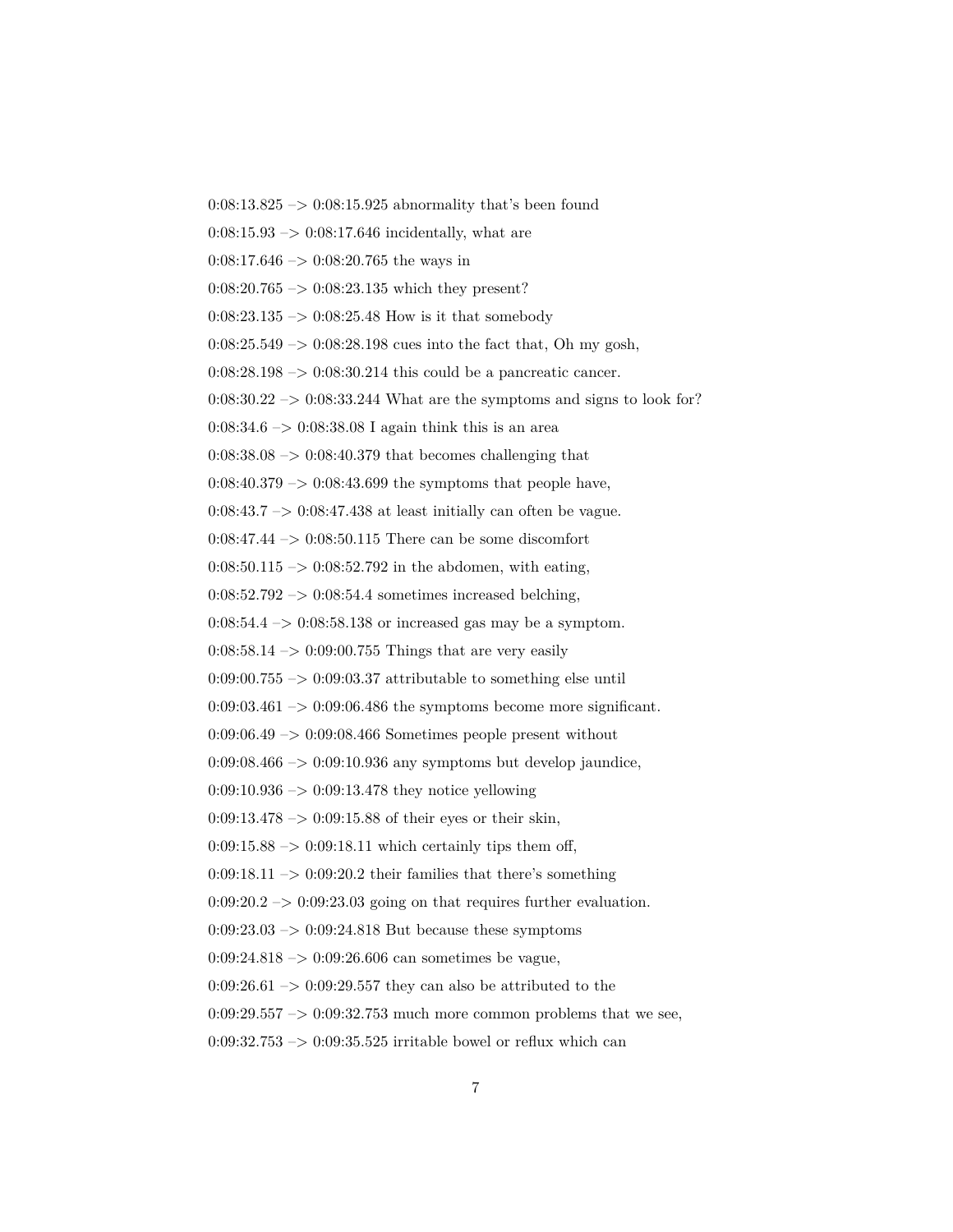$0:09:35.614 \rightarrow 0:09:38.666$  lead to delays in making a diagnosis.  $0:09:40.13 \rightarrow 0:09:42.517$  And so I mean that really gets  $0:09:42.517 \rightarrow 0:09:45.181$  to the crux of the issue, right?  $0:09:45.181 \rightarrow 0:09:49.189$  Is that without screening and with  $0:09:49.19 \rightarrow 0:09:52.347$  the symptoms that are incredibly vague, 0:09:52.35  $\rightarrow$  0:09:54.888 I would surmise that the vast  $0.09:54.888 \rightarrow 0.09:57.153$  majority of patients who present  $0.09:57.153 \rightarrow 0.10:00.105$  with pancreatic cancer present at a 0:10:00.11  $\rightarrow$  0:10:02.329 more advanced stage so talk  $0:10:02.329 \rightarrow 0:10:04.814$  about the stage  $0:10:04.814 \rightarrow 0:10:07.47$  distribution that you see in terms of  $0:10:07.47 \rightarrow 0:10:09.858$  the proportion of patients who present  $0:10:09.858 \rightarrow 0:10:12.584$  with early versus late stage disease and  $0:10:12.584 \rightarrow 0:10:15.08$  what the implications are in terms of  $0:10:15.08 \rightarrow 0:10:17.3$  prognosis.  $0:10:17.3 \rightarrow 0:10:19.561$  People often think  $0:10:19.561 \rightarrow 0:10:21.703$  about staging for cancer with the  $0:10:21.703 \rightarrow 0:10:24.2$  usual stage one, 2, three or four.  $0:10:24.2 \rightarrow 0:10:26.39$  When I think about pancreas cancer,  $0:10:26.39 \rightarrow 0:10:28.7$  I really try to think about 0:10:28.7  $\rightarrow$  0:10:30.7 it in terms of its  $0:10:30.7 \rightarrow 0:10:33.004$  clinical presentations and so there are  $0:10:33.004 \rightarrow 0:10:35.05$  patients that have resectable disease,  $0:10:35.05 \rightarrow 0:10:38.938$  meaning that a surgeon could go in there at  $0.10:38.938 \rightarrow 0.10:42.866$  the time of diagnosis and take it out.  $0:10:42.87 \rightarrow 0:10:45.252$  There are patients that have locally  $0:10:45.252 \rightarrow 0:10:46.84$  advanced but unresectable disease, 0:10:46.84  $\rightarrow$  0:10:48.795 meaning that it hasn't spread  $0:10:48.795 \rightarrow 0:10:51.21$  to other parts of the body,  $0:10:51.21 \rightarrow 0:10:53.989$  but it's involving the nearby blood vessels,  $0:10:53.99 \rightarrow 0:10:57.364$  and you can't safely take it out.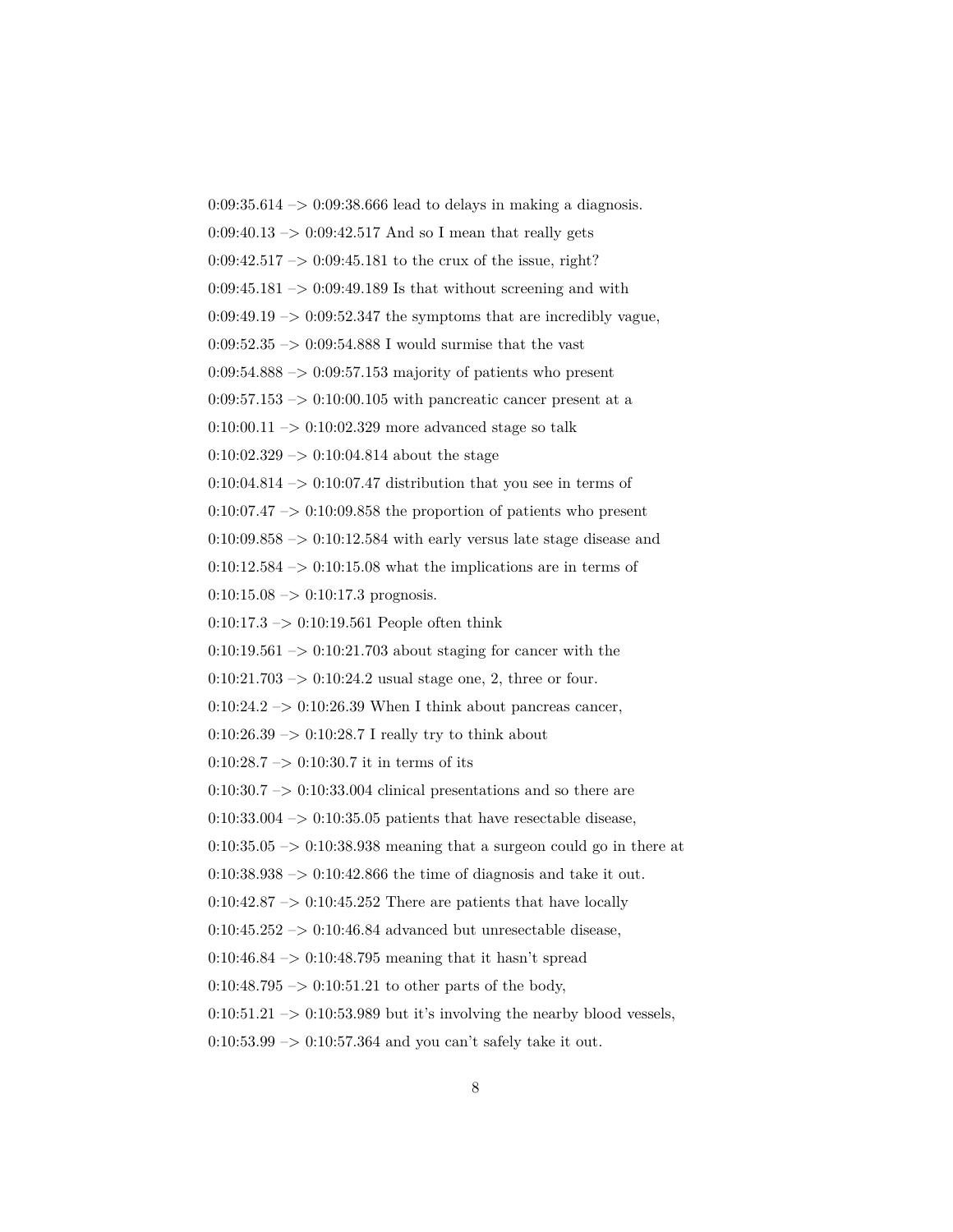$0:10:57.37 \rightarrow 0:10:59.775$  And then patients with metastatic  $0:10:59.775 \rightarrow 0:11:02.18$  disease where it's spread to  $0:11:02.26 \rightarrow 0:11:04.2$  other places in the body.  $0:11:04.2 \rightarrow 0:11:07.832$  And so the the number or the percentage  $0:11:07.832 \rightarrow 0:11:10.686$  of patients that can have surgery  $0:11:10.686 \rightarrow 0:11:13.464$  at the time of their diagnosis  $0:11:13.557 \rightarrow 0:11:16.315$  is really only about 15 to 20%. 0:11:16.32  $\rightarrow$  0:11:18.56 It's a relatively low number 0:11:18.56  $\rightarrow$  0:11:21.668 and the other 80% sort of evenly  $0:11:21.668 \rightarrow 0:11:23.412$  distributed are either locally  $0:11:23.412 \rightarrow 0:11:25.3$  advanced or metastatic disease  $0:11:25.3 \rightarrow 0:11:29.297$  at the time of their diagnosis.  $0:11:29.89 \rightarrow 0:11:34.066$  And so it was with my my friend who  $0:11:34.066 \rightarrow 0:11:38.708$  was diagnosed with a locally advanced, 0:11:38.71 –> 0:11:40.052 unresectable pancreatic  $0:11:40.052 \rightarrow 0:11:43.407$  cancer that was encasing  $0:11:43.41 \rightarrow 0:11:45.102$  important blood vessels,  $0:11:45.102 \rightarrow 0:11:47.358$  so she certainly wasn't  $0:11:47.358 \rightarrow 0:11:50.079$  a candidate for surgery at  $0:11:50.079 \rightarrow 0:11:52.444$  the time of her presentation,  $0:11:52.45 \rightarrow 0:11:56.53$  so it sounds like if patients are  $0:11:56.53 \rightarrow 0:11:59.284$  fortunate enough to be resectable  $0:11:59.284 \rightarrow 0:12:02.554$  at the time of their presentation,  $0:12:02.56 \rightarrow 0:12:04.688$  would surgery be the  $0:12:04.688 \rightarrow 0:12:06.284 \text{ primary modality upfront?}$  $0:12:08.41 \rightarrow 0:12:12.474$  That is a great question, and one that  $0:12:12.474 \rightarrow 0:12:16.03$  we are still trying to figure out.  $0:12:16.03 \rightarrow 0:12:18.724$  I think that there is clearly  $0:12:18.724 \rightarrow 0:12:21.225$  a standard paradigm of doing  $0:12:21.225 \rightarrow 0:12:23.677$  surgery followed by chemotherapy  $0:12:23.677 \rightarrow 0:12:26.742$  for about six months afterwards.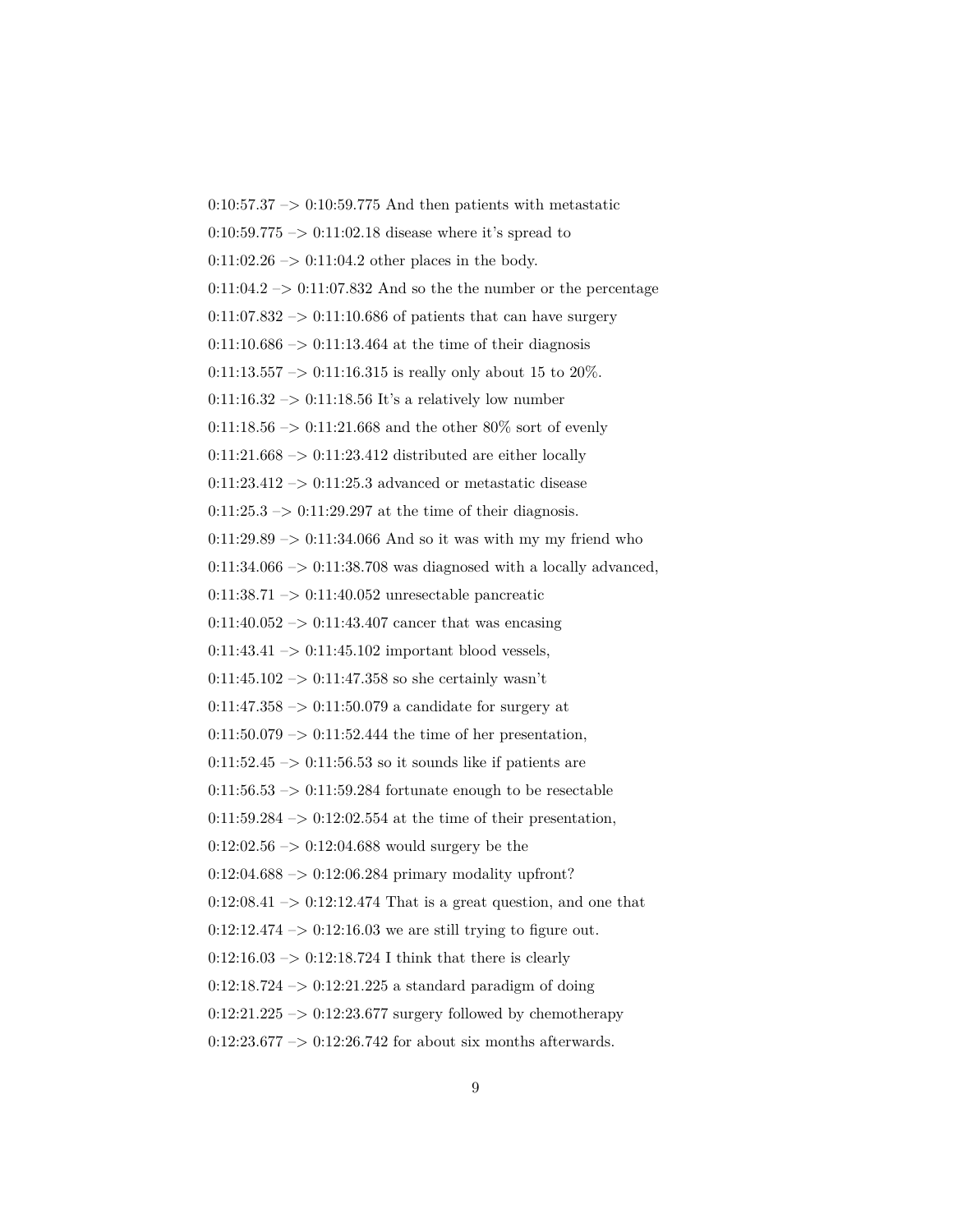$0:12:26.75 \rightarrow 0:12:30.646$  There is a lot of interest in giving  $0:12:30.646 \rightarrow 0:12:33.24$  chemotherapy prior to surgery or  $0:12:33.24 \rightarrow 0:12:35.785$  giving part of the chemotherapy,  $0:12:35.79 \rightarrow 0:12:38.796$  then surgery, and then chemotherapy after.  $0:12:38.8 \rightarrow 0:12:42.319$  And in fact, here at Smilow we have a  $0:12:42.319 \rightarrow 0:12:46.005$  clinical trial which is really looking at  $0:12:46.005 \rightarrow 0:12:49.34$  that question of perioperative chemotherapy.  $0:12:49.34 \rightarrow 0:12:53.164$  How do patients do getting some of the  $0:12:53.164 \rightarrow 0:12:55.36$  chemotherapy treatments before surgery,  $0:12:55.36 \rightarrow 0:12:57.048$  and then some after?  $0:12:57.048 \rightarrow 0:13:01.194$  And how that might compare to those who get 0:13:01.194 –> 0:13:04.236 surgery 1st and then chemotherapy later?  $0:13:05.33 \rightarrow 0:13:07.556$  And so this kind of brings  $0:13:07.556 \rightarrow 0:13:09.748$  us to the question of, well,  $0:13:09.748 \rightarrow 0:13:11.588$  how effective is the chemotherapy?  $0:13:11.59 \rightarrow 0:13:12.607$  Because, 0:13:12.607 –> 0:13:14.98 I can imagine that many of the  $0:13:15.05 \rightarrow 0:13:17.402$  people who are listening to this  $0:13:17.402 \rightarrow 0:13:19.292$  show are thinking,  $0:13:19.292 \rightarrow 0:13:22.979$  if I have a cancer and you can take this  $0:13:22.979 \rightarrow 0:13:27.038$  cancer out and you can get it out of my body,  $0:13:27.04 \rightarrow 0:13:29.378$  for many people the simple  $0:13:29.378 \rightarrow 0:13:32.059$  logic is that might be better  $0:13:32.059 \rightarrow 0:13:33.663$  than having a chemotherapy,  $0:13:33.67 \rightarrow 0:13:35.61$  which may or may not  $0:13:35.61 \rightarrow 0:13:38.928$  work and they often have some  $0:13:38.928 \rightarrow 0:13:41.14$  trepidation about cancer spreading  $0:13:41.234 \rightarrow 0:13:44.089$  and then making it unresectable.  $0.13:44.09 \rightarrow 0.13:46.975$  So how effective is chemotherapy  $0:13:46.975 \rightarrow 0:13:51.037$  that we could potentially use it in  $0:13:51.037 \rightarrow 0:13:53.737$  a neoadjuvant fashion to potentially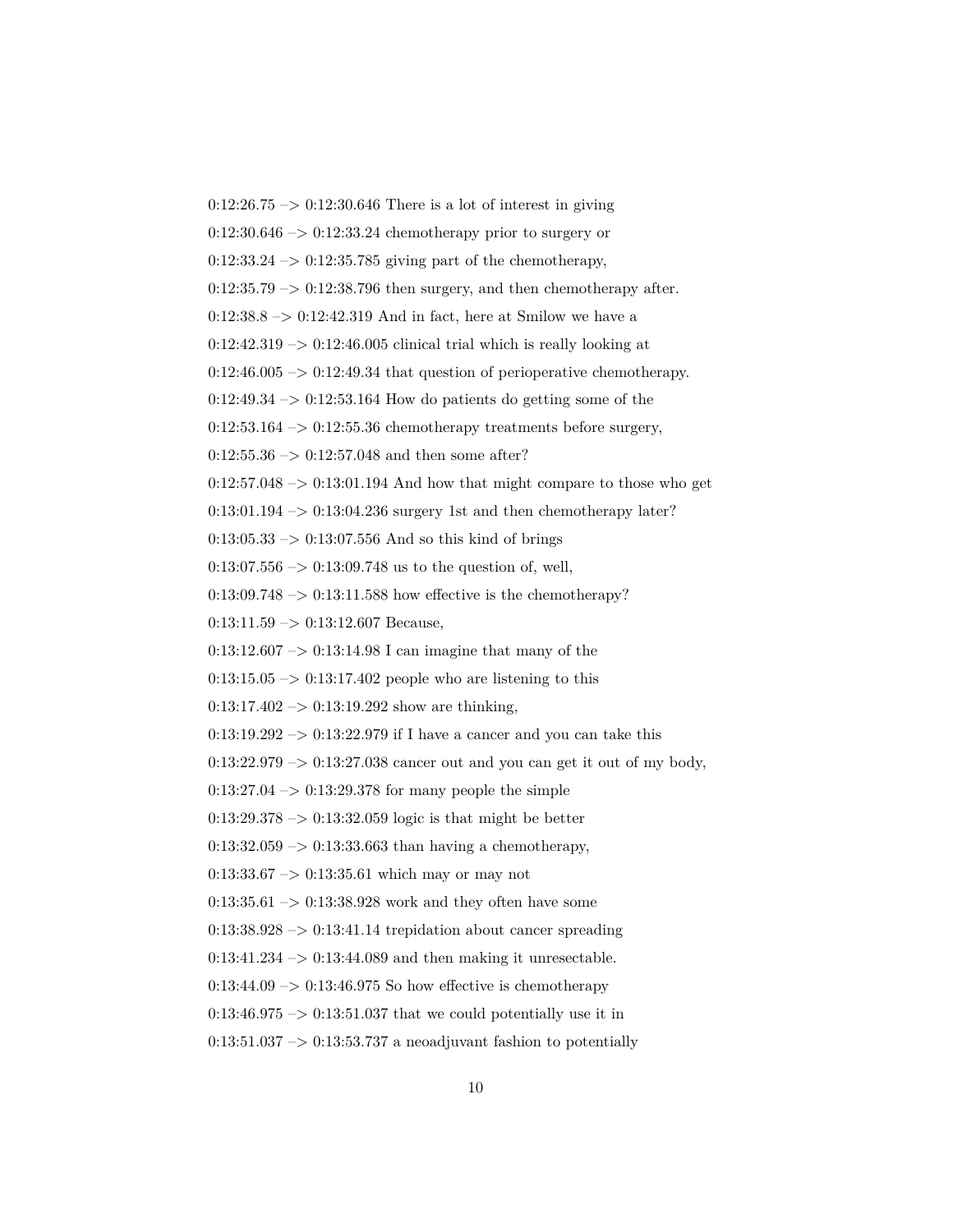$0:13:53.737 \rightarrow 0:13:57.684$  even shrink the cancer and get some  $0:13:57.684 \rightarrow 0:14:01.032$  systemic control prior to resecting it?  $0:14:02.79 \rightarrow 0:14:09.48$  So our newer chemotherapy regiments are  $0:14:09.48 \rightarrow 0:14:11.8$  good, they're not great,  $0:14:11.8 \rightarrow 0:14:15.008$  but they are good and they can shrink  $0:14:15.008 \rightarrow 0:14:17.796$  the disease for some and control  $0:14:17.796 \rightarrow 0:14:20.171$  the microscopic disease that might  $0:14:20.171 \rightarrow 0:14:22.94$  be floating around for others.  $0:14:22.94 \rightarrow 0:14:25.88$  I think that the challenge ultimately  $0:14:25.88 \rightarrow 0:14:28.65$  is that even with surgery,  $0:14:28.65 \rightarrow 0:14:31.092$  the risk of pancreatic cancer coming  $0:14:31.092 \rightarrow 0:14:33.71$  back because it has already shed  $0:14:33.71 \rightarrow 0:14:36.44$  these microscopic cells is very high,  $0:14:36.44 \rightarrow 0:14:39.359$  and so by giving chemotherapy we are  $0:14:39.359 \rightarrow 0:14:41.57$  hopefully attacking some of those  $0:14:41.57 \rightarrow 0:14:44.234$  microscopic cells that are floating around,  $0:14:44.24 \rightarrow 0:14:47.234$  but also making sure that putting  $0:14:47.234 \rightarrow 0:14:50.22$  somebody through what would be a  $0.14:50.22 \rightarrow 0.14:52.47$  very major operation is ultimately  $0:14:52.47 \rightarrow 0:14:54.4$  the right thing to do.  $0:14:54.83 \rightarrow 0:14:57.518$  So many complicating moving parts  $0:14:57.518 \rightarrow 0:15:00.307$  in the management of pancreatic cancer  $0:15:00.307 \rightarrow 0:15:03.499$  and we're going to learn much more  $0:15:03.499 \rightarrow 0:15:06.516$  about all of that right after we take  $0:15:06.516 \rightarrow 0:15:09.116$  a short break for a medical minute.  $0:15:09.116 \rightarrow 0:15:11.42$  Please stay tuned to learn more  $0:15:11.498 \rightarrow 0:15:13.53$  about pancreatic cancer with  $0:15:13.53 \rightarrow 0:15:14.7$  my guest Doctor Jeremy Kortmansky. 0:15:14.7 –> 0:15:17.04 Support for Yale 0:15:17.04 –> 0:15:19.865 Cancer Answers comes from AstraZeneca  $0:15:19.865 \rightarrow 0:15:21.761$  providing important treatment options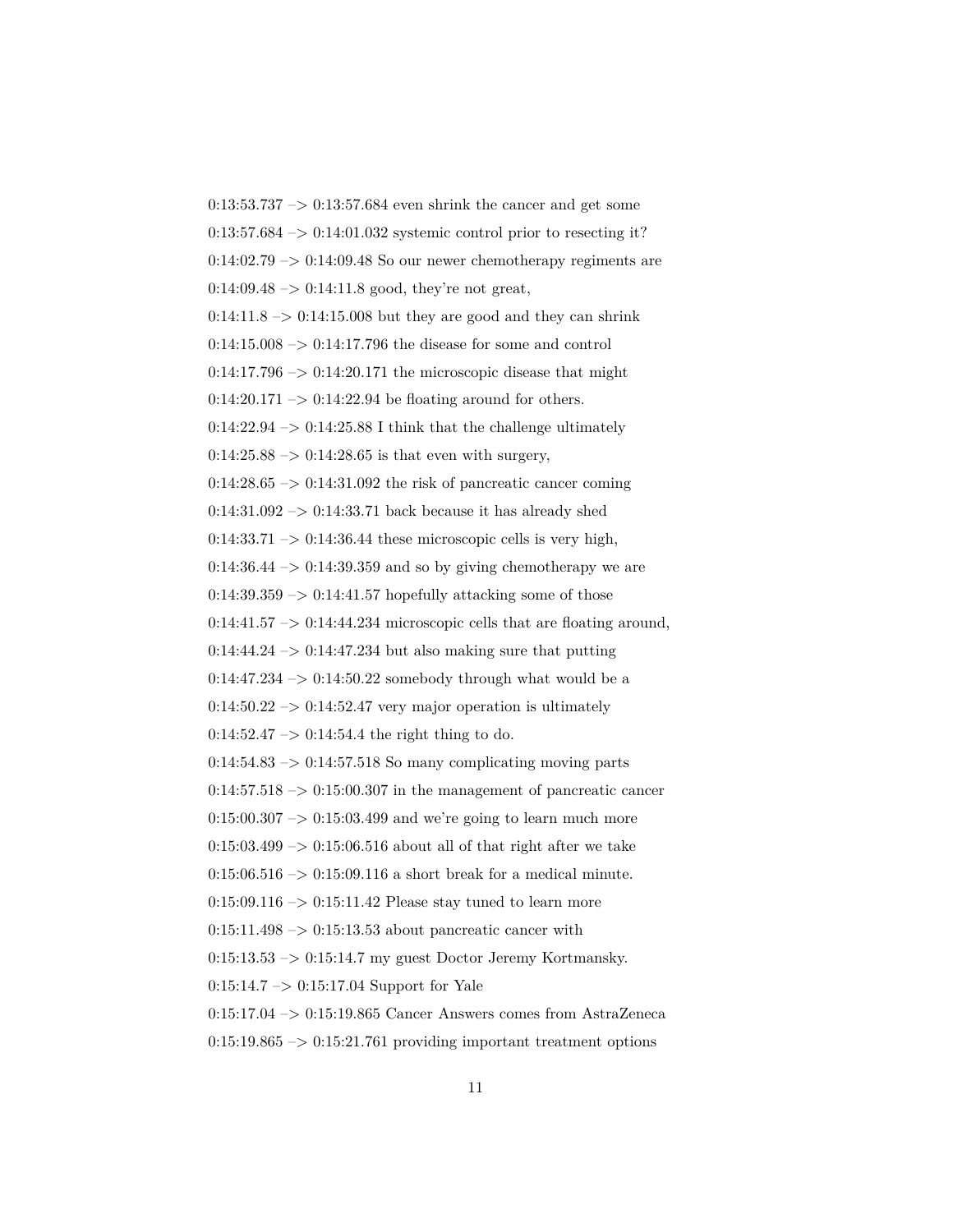$0:15:21.761 \rightarrow 0:15:24.579$  for various types and stages of cancer.  $0:15:24.58 \rightarrow 0:15:27.74$  More information at astrazeneca-us.com.  $0:15:27.74 \rightarrow 0:15:29.54$  This is a medical minute  $0:15:29.54 \rightarrow 0:15:31.34$  about head and neck cancers,  $0:15:31.34 \rightarrow 0:15:33.195$  although the percentage of oral  $0:15:33.195 \rightarrow 0:15:35.464$  and head and neck cancer patients  $0:15:35.464 \rightarrow 0:15:37.498$  in the United States is only  $0:15:37.498 \rightarrow 0:15:39.724$  about 5\% of all diagnosed cancers,  $0:15:39.724 \rightarrow 0:15:41.654$  there are challenging side effects  $0:15:41.654 \rightarrow 0:15:43.377$  associated with these types of  $0:15:43.377 \rightarrow 0:15:44.653$  cancer and their treatment.  $0:15:44.66 \rightarrow 0:15:46.228$  Clinical trials are currently 0:15:46.228  $\rightarrow$  0:15:48.188 underway to test innovative new  $0:15:48.188 \rightarrow 0:15:50.057$  treatments for head and neck cancers,  $0:15:50.06 \rightarrow 0:15:52.01$  and in many cases less radical  $0:15:52.01 \rightarrow 0:15:54.38$  surgeries are able to preserve nerves,  $0:15:54.38 \rightarrow 0:15:56.666$  arteries and muscles in the neck.  $0:15:56.67 \rightarrow 0:15:59.19$  Enabling patients to move speak,  $0:15:59.19 \rightarrow 0:15:59.693$  breathe,  $0:15:59.693 \rightarrow 0:16:02.208$  and eat normally after surgery.  $0:16:02.21 \rightarrow 0:16:04.735$  More information is available at  $0:16:04.735 \rightarrow 0:16:05.24$  yalecancercenter.org.  $0:16:05.24 \rightarrow 0:16:08.258$  You're listening to Connecticut Public Radio. 0:16:09.41 -> 0:16:11.768 Welcome back to Yale Cancer Answers.  $0:16:11.77 \rightarrow 0:16:14.003$  This is doctor Anees Chagpar  $0:16:14.003 \rightarrow 0:16:16.902$  and I am joined tonight by my 0:16:16.902 –> 0:16:19.232 guest doctor Jeremy Kortmansky.  $0:16:19.24 \rightarrow 0:16:21.19$  We're talking about pancreatic cancer  $0:16:21.19 \rightarrow 0:16:23.56$  and Jeremy right before the break,  $0:16:23.56 \rightarrow 0:16:26.764$  you had indicated to us that you really think  $0:16:26.764 \rightarrow 0:16:29.846$  about pancreatic cancer in terms of staging,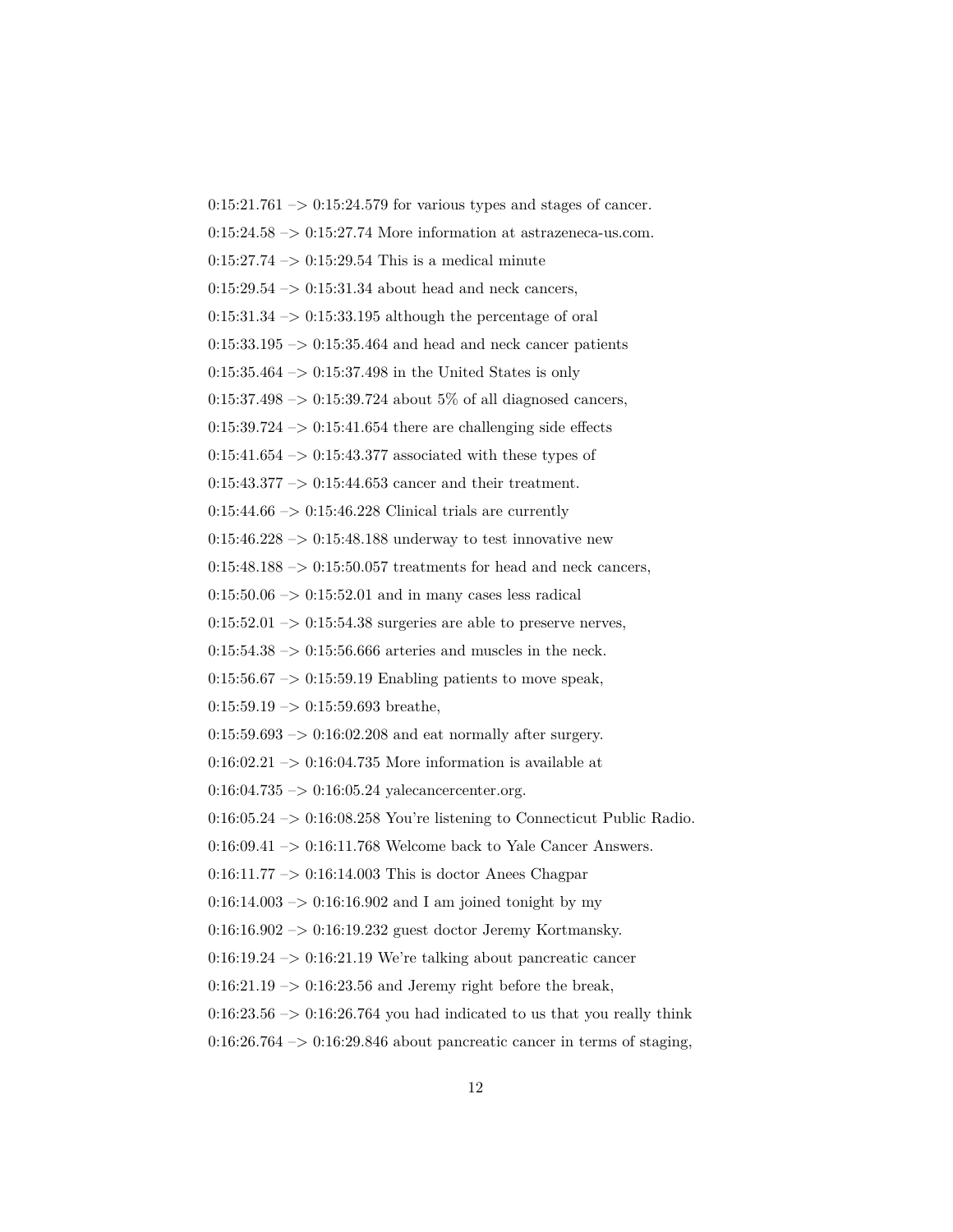$0:16:29.85 \rightarrow 0:16:32.419$  as whether things are resectable at the

 $0.16:32.419 \rightarrow 0.16:34.559$  time of presentation or unresectable,

 $0.16:34.56 \rightarrow 0.16:36.918$  but not metastatic or metastatic

 $0:16:36.92 \rightarrow 0:16:38.496$  and sadly,

 $0.16:38.496 \rightarrow 0.16:42.112 80\%$  of patients or so fall into

 $0:16:42.112 \rightarrow 0:16:44.26$  the last two buckets.

 $0:16:44.26 \rightarrow 0:16:45.76$  And you know,

 $0:16:45.76 \rightarrow 0:16:47.76$  that's really unfortunate,

 $0:16:47.76 \rightarrow 0:16:50.238$  because what is the prognosis for

 $0.16:50.238 \rightarrow 0.16:52.624$  patients who have locally advanced

 $0.16:52.624 \rightarrow 0.16:55.256$  unresectable disease at presentation?

 $0:16:55.26 \rightarrow 0:16:58.34$  And what is the prognosis for patients

 $0:16:58.34 \rightarrow 0:17:01.26$  who present with metastatic disease?

 $0:17:03.29 \rightarrow 0:17:06.517$  For those patients who have advanced disease,

 $0.17:06.52 \rightarrow 0.17:08.36$  unfortunately we view those

 $0:17:08.36 \rightarrow 0:17:09.74$  as incurable cancers.

 $0:17:09.74 \rightarrow 0:17:15.51$  We can't make it go away and never come back.

 $0:17:15.51 \rightarrow 0:17:18.03$  For patients that have locally

 $0.17:18.03 \rightarrow 0.17:20.55$  advanced disease on occasion and

 $0:17:20.637 \rightarrow 0:17:22.637$  it's not the expectation,

 $0:17:22.64 \rightarrow 0:17:25.895$  but on occasion they have a

 $0:17:25.895 \rightarrow 0:17:28.501$  great response to the chemotherapy

 $0:17:28.501 \rightarrow 0:17:31.849$  and we can revisit that question

 $0:17:31.849 \rightarrow 0:17:34.919$  of surgery but without surgery,

 $0:17:34.92 \rightarrow 0:17:37.4$  ultimately, patients succumb to their

 $0:17:37.4 \rightarrow 0:17:41.09$  disease and the goals of our treatment

 $0:17:41.09 \rightarrow 0:17:43.215$  are to control the disease

 $0:17:43.215 \rightarrow 0:17:45.34$  for as long as possible.

 $0:17:45.34 \rightarrow 0:17:48.38$  Help people live as long as possible and

 $0.17:48.38 \rightarrow 0.17:51.598$  feel as well as possible knowing that

 $0:17:51.598 \rightarrow 0:17:54.69$  the disease can be symptomatic as well.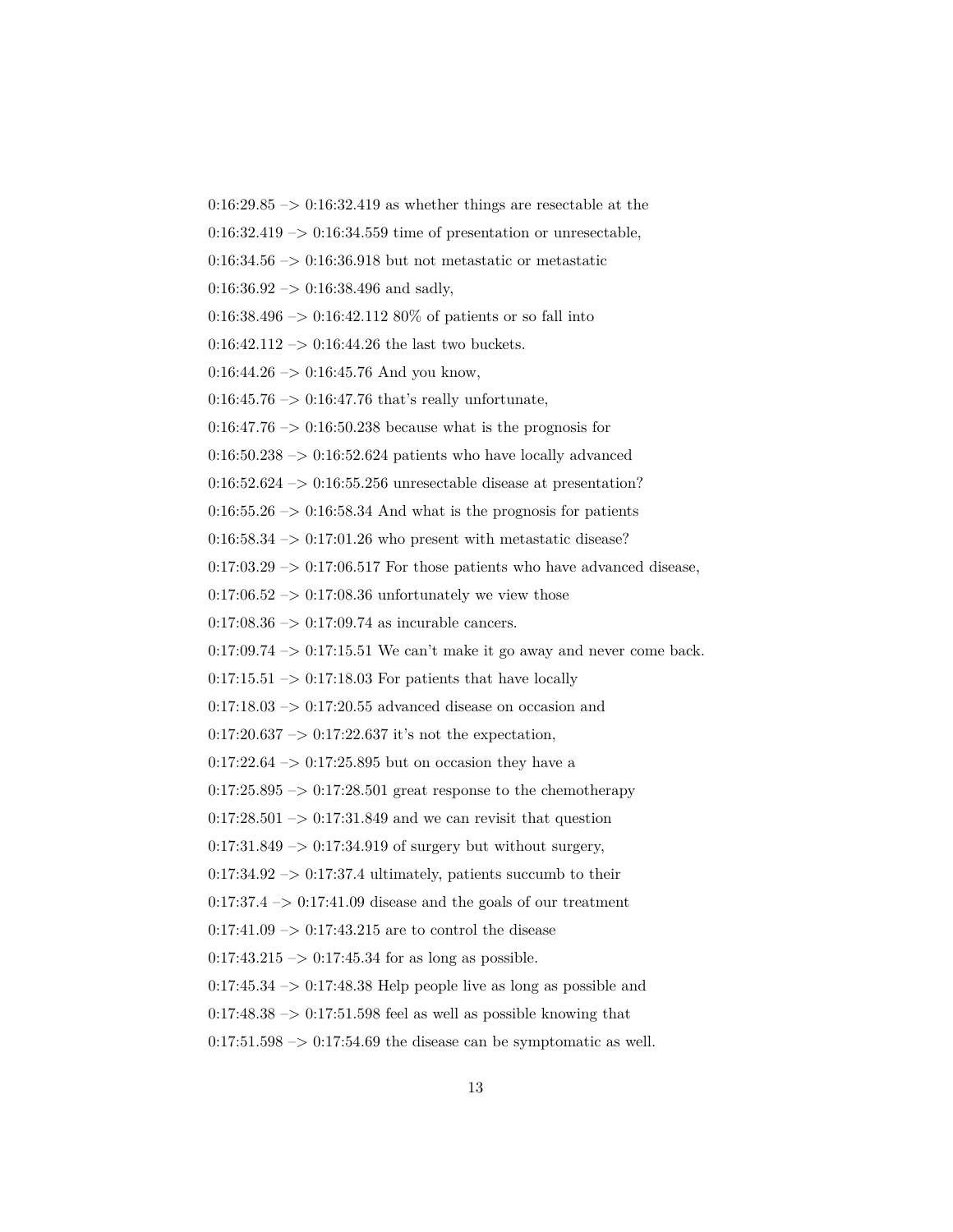$0:17:55.83 \rightarrow 0:18:00.648$  For people who are

 $0:18:00.648 \rightarrow 0:18:03.688$  listening to this and who may have had

 $0.18:03.688 \rightarrow 0.18:06.142$  friends or even seen celebrities

 $0.18:06.142 \rightarrow 0.18:08.604$  go through their own journeys

 $0:18:08.604 \rightarrow 0:18:12.6$  with pancreatic cancer,

 $0:18:12.6 \rightarrow 0:18:15.192$  when we say the goal is really

 $0:18:15.192 \rightarrow 0:18:18.243$  to try to control the cancer for as

 $0:18:18.243 \rightarrow 0:18:21.012$  long as possible and the quality

 $0:18:21.012 \rightarrow 0:18:23.665$  of life for as long as possible,

 $0:18:23.67 \rightarrow 0:18:24.75$  in some cancers

 $0:18:24.75 \rightarrow 0:18:26.55$  we've discussed on this

 $0:18:26.55 \rightarrow 0:18:28.839$  show,

0:18:28.84 –> 0:18:31.353 medical management has come a really long

 $0:18:31.353 \rightarrow 0:18:33.998$  way such that even in those settings,

 $0:18:34.696 \rightarrow 0:18:37.48$  people live for a long time and

 $0:18:37.558 \rightarrow 0:18:40.42$  they talk about this being incurable,

 $0:18:40.42 \rightarrow 0:18:42.891$  but really making it more of a

 $0:18:42.891 \rightarrow 0:18:44.509$  chronic disease then something

 $0:18:44.509 \rightarrow 0:18:46.449$  that is imminently fatal.

 $0:18:46.45 \rightarrow 0:18:49.236$  Where are we in the spectrum of

 $0:18:49.236 \rightarrow 0:18:51.27$  pancreatic cancer towards getting to

 $0:18:52.134 \rightarrow 0:18:55.158$  oK, so I've got pancreatic cancer and

 $0:18:55.158 \rightarrow 0:18:58.509$  I know that I can't get rid of it,

 $0:18:58.51 \rightarrow 0:19:00.006$  but

 $0.19:00.006 \rightarrow 0.19:02.807$  I can live with it versus this

 $0:19:02.807 \rightarrow 0:19:05.127$  is something that

 $0:19:05.13 \rightarrow 0:19:08.98$  is more of an imminent concern.

 $0:19:10.68 \rightarrow 0:19:14.852$  It's still a very challenging disease and

 $0:19:14.852 \rightarrow 0:19:19.25$  there are for a lot of other cancers,

 $0.19:19.25 \rightarrow 0.19:23.126$  a lot of exciting new therapies and

 $0:19:23.126 \rightarrow 0:19:25.71$  targeted therapies and immunotherapy's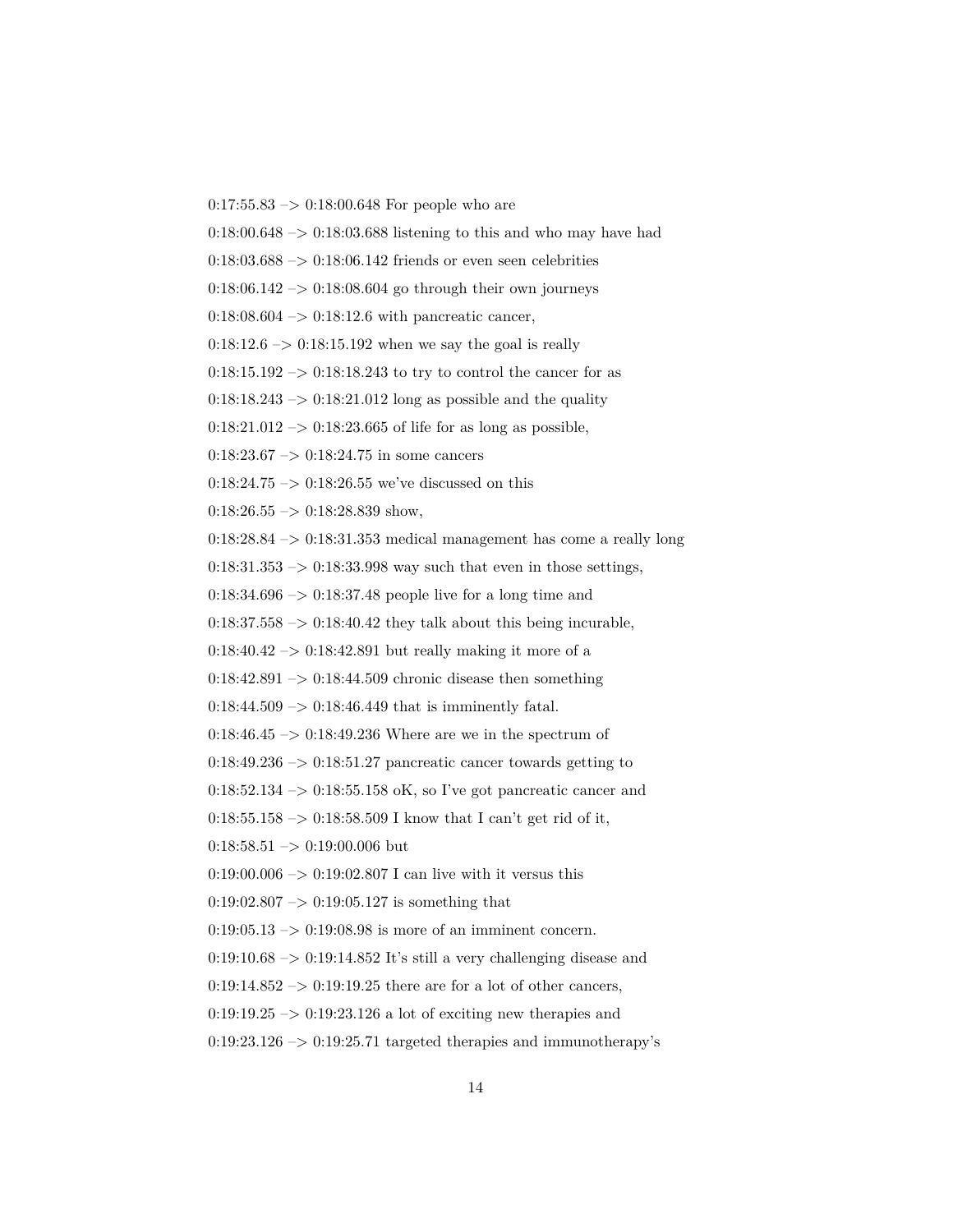$0:19:25.8 \rightarrow 0:19:28.188$  that have become available.  $0:19:28.19 \rightarrow 0:19:29.986$  But for pancreas cancer,  $0:19:29.986 \rightarrow 0:19:33.305$  the majority of patients are still treated  $0:19:33.305 \rightarrow 0:19:36.593$  with versions of chemotherapy and  $0:19:36.593 \rightarrow 0:19:39.149$  those chemotherapy drugs are modest. 0:19:39.15  $\rightarrow$  0:19:41.635 There are some who are  $0:19:41.635 \rightarrow 0:19:42.629$  exceptional responders.  $0:19:42.63 \rightarrow 0:19:47.103$  People who do really well for a long time,  $0:19:47.11 \rightarrow 0:19:50.098$  but for the majority of patients,  $0:19:50.1 \rightarrow 0:19:53.06$  the survival is still only  $0.19:53.06 \rightarrow 0.19:56.84$  measured in in months or years. 0:19:56.84 –> 0:20:00.176 And doing better and finding better  $0:20:00.18 \rightarrow 0:20:02.445$  therapies is of such great  $0:20:02.445 \rightarrow 0:20:04.257$  importance for this disease.  $0:20:04.26 \rightarrow 0:20:06.834$  I think we are really hoping  $0:20:06.834 \rightarrow 0:20:09.584$  and trying every day to find  $0:20:09.584 \rightarrow 0:20:12.41$  therapies that are better than what  $0:20:12.41 \rightarrow 0:20:13.628$  we have currently.  $0:20:13.628 \rightarrow 0:20:16.47$  Do we have any factors that can  $0:20:16.555 \rightarrow 0:20:19.525$  predict who is going to respond  $0:20:19.525 \rightarrow 0:20:21.92$  better to chemotherapy versus not?  $0:20:24.76 \rightarrow 0:20:29.602$  So we are still trying to figure that out. 0:20:29.61 –> 0:20:33.922 I had mentioned  $0:20:33.922 \rightarrow 0:20:37.958$  this earlier, patients that have a BRCA  $0:20:37.958 \rightarrow 0:20:41.47$  mutation or a similar type mutation,  $0:20:41.47 \rightarrow 0:20:44.76$  we find that they are more sensitive  $0:20:44.76 \rightarrow 0:20:47.4$  to platinum based chemotherapy.  $0:20:47.4 \rightarrow 0:20:51.796$  So a drug like oxaliplatin or cisplatin.  $0:20:51.8 \rightarrow 0:20:54.67$  And that we can see better responses  $0:20:54.67 \rightarrow 0:20:57.286$  there that can sometimes last longer  $0:20:57.286 \rightarrow 0:21:00.915$  than we might see with a patient who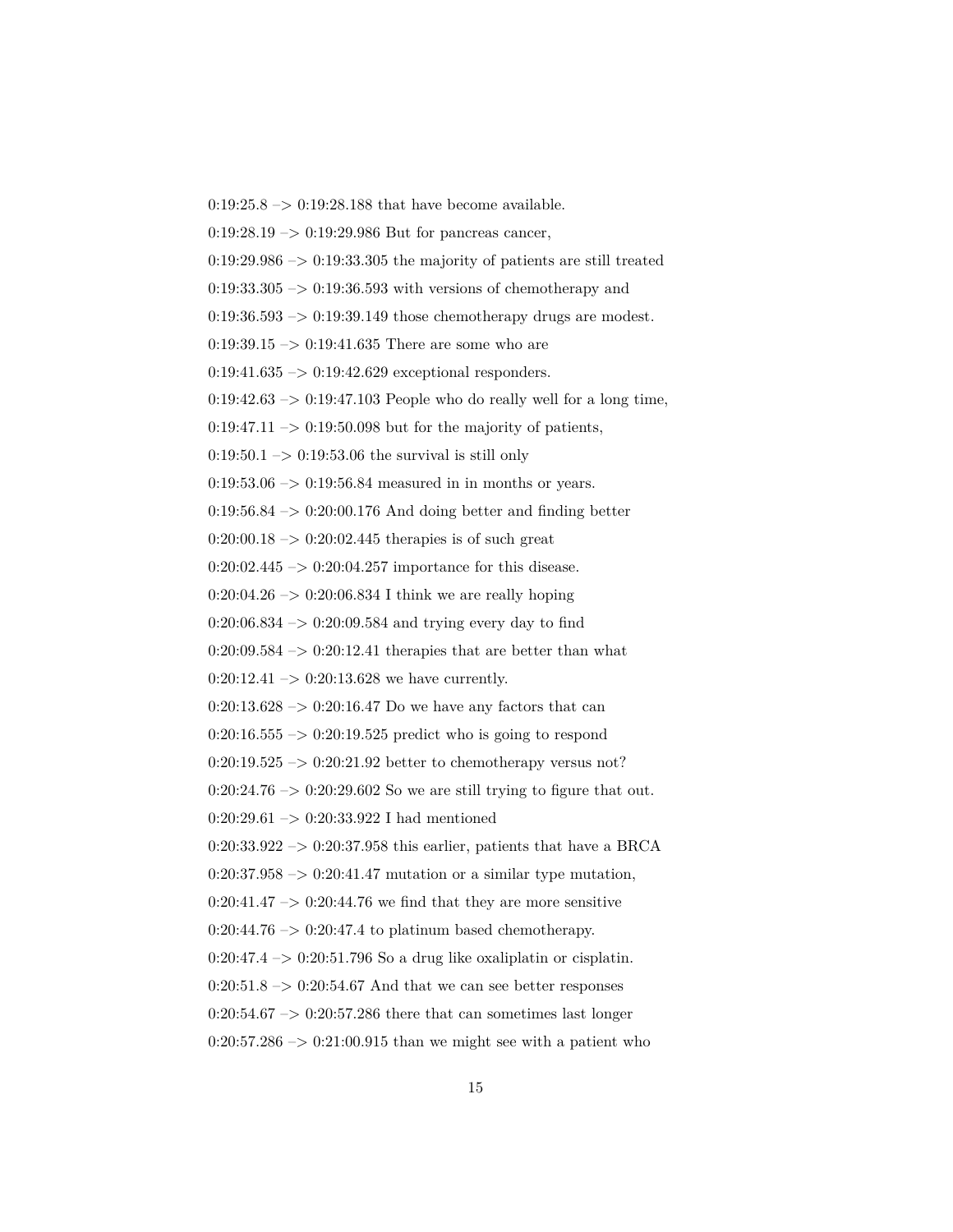$0:21:00.915 \rightarrow 0:21:03.945$  doesn't have one of those abnormalities.  $0:21:03.95 \rightarrow 0:21:07.134$  We know that there is a class of  $0:21:07.134 \rightarrow 0:21:09.8$  drugs called PARP inhibitors,  $0:21:09.8 \rightarrow 0:21:12.29$  which for this mutated population  $0:21:12.29 \rightarrow 0:21:15.199$  can benefit from this targeted therapy.  $0:21:15.2 \rightarrow 0:21:19.25$  At the end of the day, that only makes 0:21:19.25  $\rightarrow$  0:21:23.81 up about 7% of the patients that we see.  $0:21:23.81 \rightarrow 0:21:28.57$  So it's still not a not a big number and  $0:21:28.694 \rightarrow 0:21:32.055$  we know about 1% have another abnormality,  $0:21:32.055 \rightarrow 0:21:33.51$  called microsatellite instability,  $0:21:33.51 \rightarrow 0:21:34.965$  for which immunotherapy  $0:21:34.965 \rightarrow 0:21:36.905$  drugs have been helpful.  $0:21:36.91 \rightarrow 0:21:40.298$  And so we always test for that.  $0:21:40.3 \rightarrow 0:21:45.15$  But again, it's one out of 100 that we see.  $0:21:45.15 \rightarrow 0:21:48.181$  So the majority of the patients that  $0:21:48.181 \rightarrow 0:21:51.729$  we take care of are still treated  $0:21:51.729 \rightarrow 0:21:54.429$  similarly with these more generic 0:21:54.43  $->$  0:21:57.01 chemotherapy programs with a strong  $0:21:57.01 \rightarrow 0:22:00.131$  emphasis in trying to encourage patients  $0:22:00.131 \rightarrow 0:22:02.406$  to participate in clinical trials  $0:22:02.406 \rightarrow 0:22:05.539$  that can help us move the field.  $0:22:06.89 \rightarrow 0:22:10.234$  And I want to get into  $0:22:10.234 \rightarrow 0:22:13.019$  the clinical trials in a minute.  $0:22:13.02 \rightarrow 0:22:15.21$  But before we get there,  $0:22:15.21 \rightarrow 0:22:17.475$  if you're treated with standard  $0:22:17.475 \rightarrow 0:22:20.224$  chemotherapy and all of the side  $0:22:20.224 \rightarrow 0:22:22.66$  effects that go along with that,  $0:22:22.66 \rightarrow 0:22:24.85$  knowing that you're  $0:22:24.85 \rightarrow 0:22:27.04$  presented with a locally advanced,  $0:22:27.04 \rightarrow 0:22:28.608$  unresectable or metastatic cancer,  $0:22:28.608 \rightarrow 0:22:30.568$  what is really the efficacy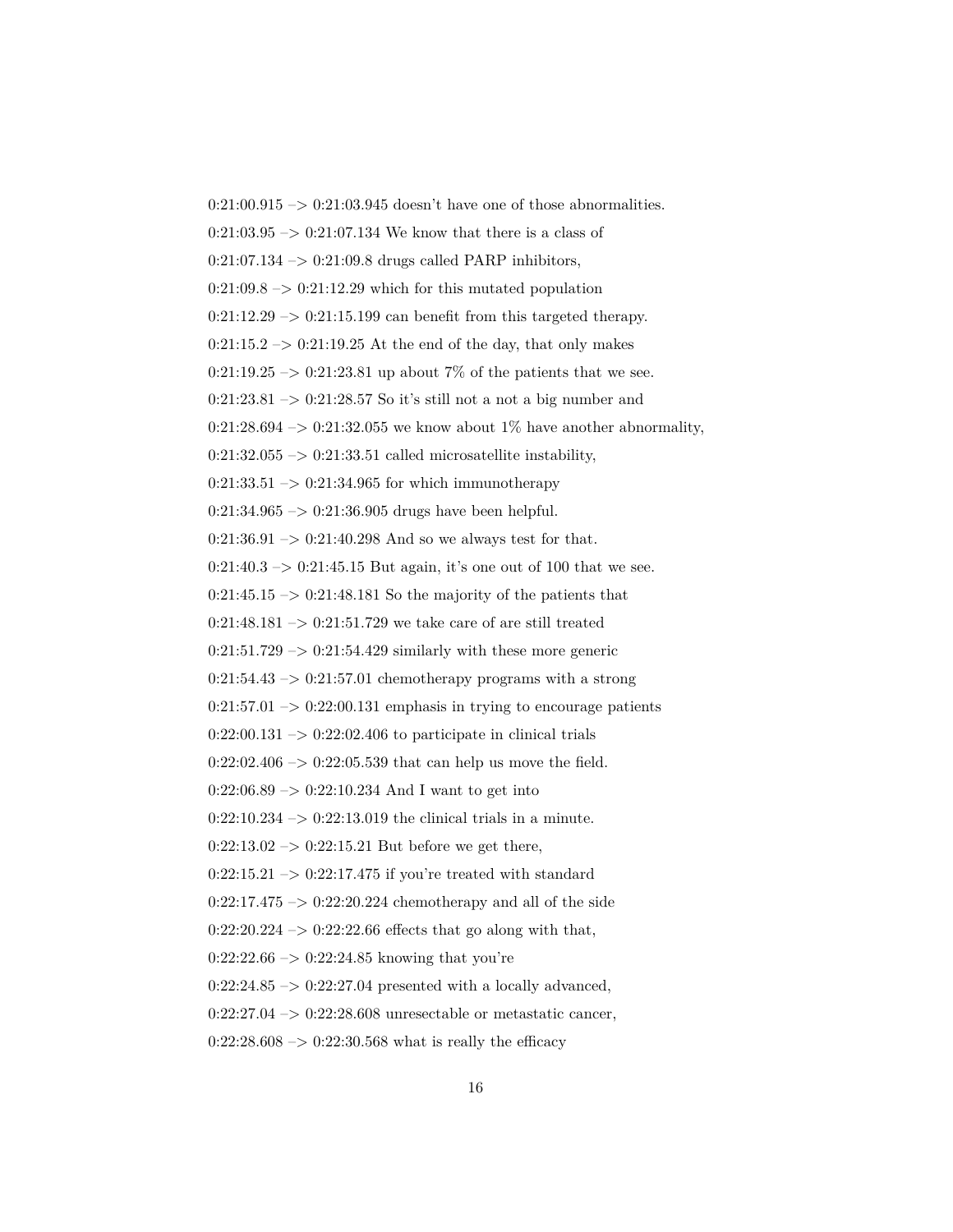$0:22:30.568 \rightarrow 0:22:32.289$  of these chemotherapies?  $0:22:32.29 \rightarrow 0:22:35.562$  I mean, how do patients balance the risk  $0:22:35.562 \rightarrow 0:22:39.416$  and the benefit of the therapy?  $0:22:39.416 \rightarrow 0:22:41.881$  Is this something that for  $0:22:41.881 \rightarrow 0:22:45.028$  some patients the therapy is  $0:22:45.028 \rightarrow 0:22:47.638$  worse than the disease itself?  $0:22:47.64 \rightarrow 0:22:50.76$  Or are these actually things that  $0:22:50.76 \rightarrow 0:22:53.49$  are tolerable with more modern  $0:22:53.49 \rightarrow 0:22:56.27$  day treatments and additional  $0:22:56.27 \rightarrow 0:22:59.87$  factors that you can give patients?  $0:22:59.87 \rightarrow 0:23:01.622$  And that has really been shown  $0:23:01.622\ensuremath{\:\rightarrow\:}0:23:03.731$  to make a difference in terms of  $0:23:03.731 \rightarrow 0:23:05.489$  both survival and quality of life.  $0:23:07.23 \rightarrow 0:23:10.723$  My job is to make  $0:23:10.723 \rightarrow 0:23:12.22$  the treatments tolerable.  $0:23:12.22 \rightarrow 0:23:14.65$  When we we pick a regimen,  $0:23:14.65 \rightarrow 0:23:17.08$  there are two common  $0:23:17.08 \rightarrow 0:23:18.7$  regiments that we use.  $0:23:18.7 \rightarrow 0:23:20.725$  We are already thinking about  $0:23:20.725 \rightarrow 0:23:23.75$  what are the side effects that are  $0:23:23.75 \rightarrow 0:23:26.065$  associated with those regimens and  $0:23:26.065 \rightarrow 0:23:28.198$  whether the patient who's about  $0:23:28.198 \rightarrow 0:23:30.846$  to receive it is going to be able  $0:23:30.85 \rightarrow 0:23:33.685$  to tolerate it based on their age and  $0:23:33.69 \rightarrow 0:23:35.934$  other medical problems that they may  $0:23:35.934 \rightarrow 0:23:38.949$  have and when we give the treatments,  $0:23:38.95 \rightarrow 0:23:42.278$  we do so very carefully and we pay  $0:23:42.278 \rightarrow 0:23:45.487$  attention to those side effects to make  $0:23:45.49 \rightarrow 0:23:49.081$  adjustments in the dosing or give  $0:23:49.081 \rightarrow 0:23:51.103$  supportive medications to really  $0:23:51.103 \rightarrow 0:23:53.896$  make it as tolerable as we can.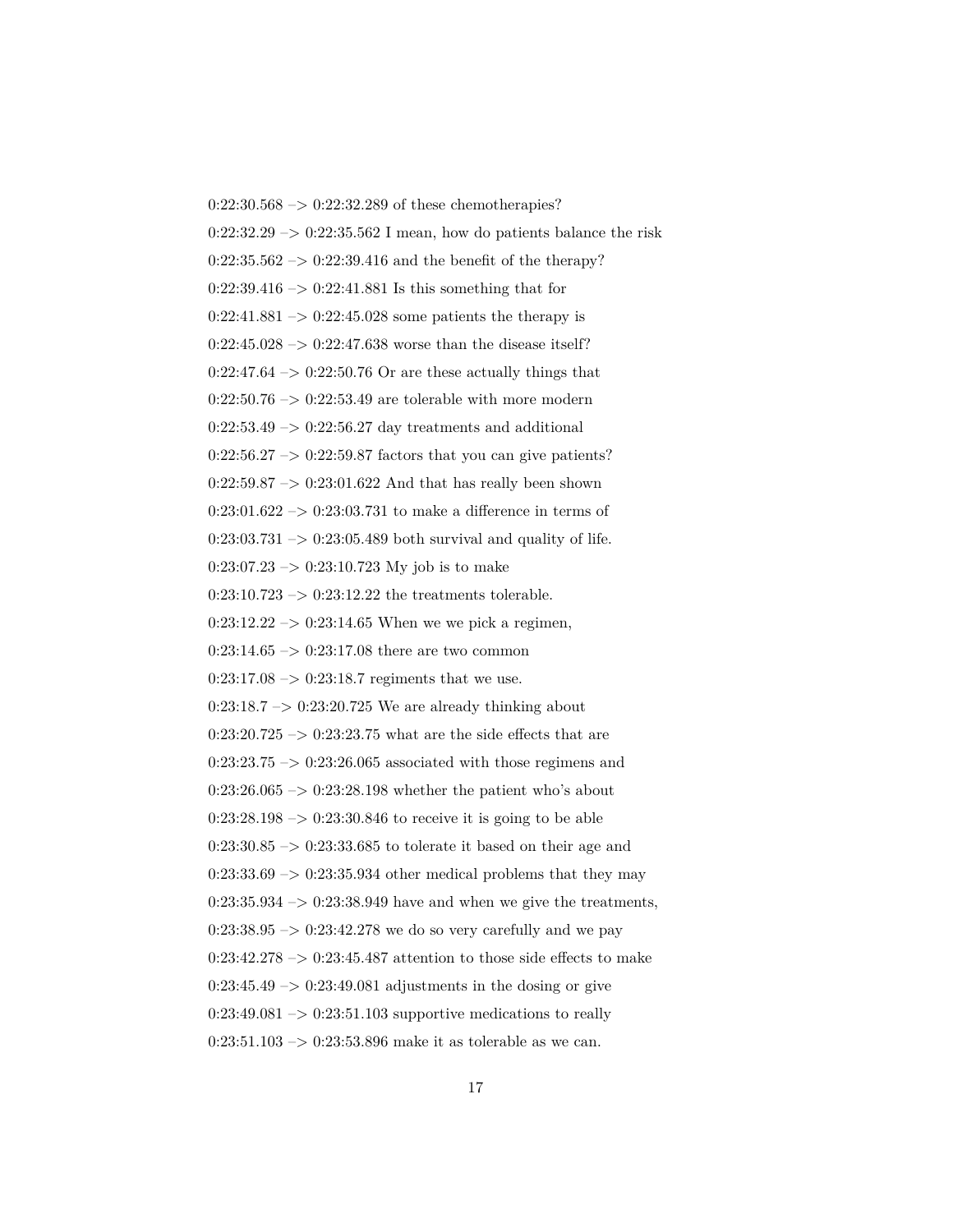$0:23:53.9 \rightarrow 0:23:57.953$  It's never a desired situation that the  $0:23:57.953 \rightarrow 0:24:01.49$  treatment is worse than the disease.  $0:24:01.49 \rightarrow 0:24:02.862$  And the reality is,  $0:24:02.862 \rightarrow 0:24:05.398$  that for the vast majority of  $0:24:05.398 \rightarrow 0:24:08.219$  patients when they do start feeling poorly,  $0:24:08.22 \rightarrow 0:24:10.09$  it's more often the disease  $0:24:10.09 \rightarrow 0:24:11.96$  than it is the treatments.  $0:24:11.96 \rightarrow 0:24:14.228$  But we make sure we see patients  $0:24:14.228 \rightarrow 0:24:16.357$  every time before they get their  $0:24:16.357 \rightarrow 0:24:18.535$  treatments to review the side effects  $0:24:18.535 \rightarrow 0:24:21.069$  and give the right medications and  $0:24:21.069 \rightarrow 0:24:23.174$  give the supportive medications or  $0:24:23.18 \rightarrow 0:24:25.798$  dose adjustments that we need to do. 0:24:26.89  $->$  0:24:29.398 And how do we know  $0:24:29.4 \rightarrow 0:24:31.268$  that the chemotherapies are working?  $0:24:31.268 \rightarrow 0:24:34.07$  Many patients ask about well are  $0:24:34.153 \rightarrow 0:24:36.526$  you going to do more blood work?  $0:24:36.53 \rightarrow 0:24:39.038$  Are there tumor markers?  $0:24:39.04 \rightarrow 0:24:40.524$  How do you know?  $0:24:40.524 \rightarrow 0:24:42.75$  Because you had mentioned that for  $0:24:42.829 \rightarrow 0:24:45.583$  some patients who present  $0:24:45.583 \rightarrow 0:24:47.419$  without metastatic disease,  $0:24:47.42 \rightarrow 0:24:49.385$  that is unresectable that  $0:24:49.385 \rightarrow 0:24:52.03$  potentially in some of those patients,  $0:24:52.03 \rightarrow 0:24:54.125$  you can reassess whether they  $0:24:54.125 \rightarrow 0:24:56.22$  may be candidates for resection.  $0:24:57.63 \rightarrow 0:25:01.697$  The best way to follow the disease is  $0:25:01.697 \rightarrow 0:25:05.73$  with imaging so usually a CAT scan.  $0:25:05.73 \rightarrow 0:25:08.369$  Sometimes an MRI or a PET scan,  $0:25:08.37 \rightarrow 0:25:10.869$  but usually a CAT scan gives us  $0:25:10.869 \rightarrow 0:25:13.649$  the level of detail that we need,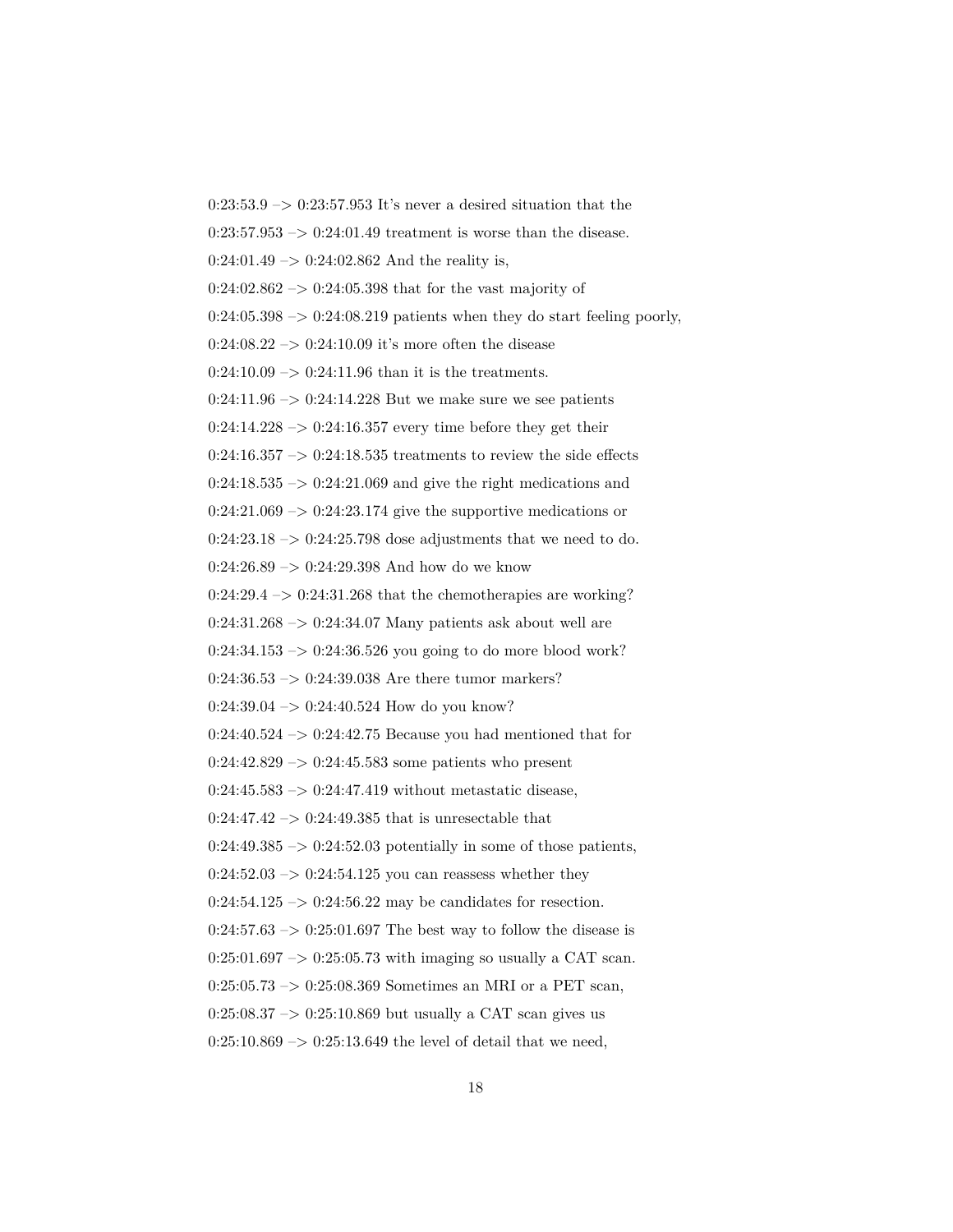$0:25:13.65 \rightarrow 0:25:15.158$  including the relationship of  $0:25:15.158 \rightarrow 0:25:17.42$  the tumor to the vessels nearby.  $0:25:17.42 \rightarrow 0:25:19.922$  For those who have locally advanced  $0:25:19.922 \rightarrow 0:25:22.317$  disease and there is a tumor  $0:25:22.317 \rightarrow 0:25:24.578$  marker that we can use as well,  $0:25:27.38 \rightarrow 0:25:29.2$  that can be helpful,  $0:25:29.2 \rightarrow 0:25:31.475$  although sometimes it is not as  $0:25:31.475 \rightarrow 0:25:34.362$  reliable as the scans and then also  $0:25:34.362 \rightarrow 0:25:36.64$  really listening to the patient.  $0:25:36.64 \rightarrow 0:25:39.808$  Patients can have symptoms that can be a  $0:25:39.808 \rightarrow 0:25:42.82$  tipoff that something is getting better 0:25:42.82 –> 0:25:45.52 or getting worse even before CAT  $0:25:45.52 \rightarrow 0:25:48.109$  Scan tell you what's going on.  $0:25:49.55 \rightarrow 0:25:52.292$  And back to  $0:25:52.292 \rightarrow 0:25:55.09$  the story of my friend.  $0:25:55.09 \rightarrow 0:25:58.12$  She had chemotherapy as you suggested,  $0:25:58.12 \rightarrow 0:26:01.138$  and her tumor markers went down,  $0:26:01.14 \rightarrow 0:26:02.472$  which was great,  $0:26:02.472 \rightarrow 0:26:05.58$  but the imaging still showed that 0:26:05.672 – $> 0.26:08.2$  she had unresectable disease.  $0:26:09.754 \rightarrow 0:26:14.093$  She was quite happy to be done with  $0:26:14.093 \rightarrow 0:26:18.223$  chemo and really didn't want to  $0:26:18.23 \rightarrow 0:26:20.995$  do much more, but was certainly  $0:26:20.995 \rightarrow 0:26:22.74$  interested in clinical trials.  $0:26:22.74 \rightarrow 0:26:25.61$  So let's talk about clinical trials,  $0:26:25.61 \rightarrow 0:26:27.086$  both in that setting,  $0:26:27.086 \rightarrow 0:26:29.3$  after you don't respond  $0:26:29.368 \rightarrow 0:26:31.483$  to standard chemotherapy as well  $0:26:31.483 \rightarrow 0:26:33.598$  as clinical trials that might  $0:26:33.673 \rightarrow 0:26:35.788$  be offered to patients upfront  $0:26:35.788 \rightarrow 0:26:37.903$  as new therapies are developed.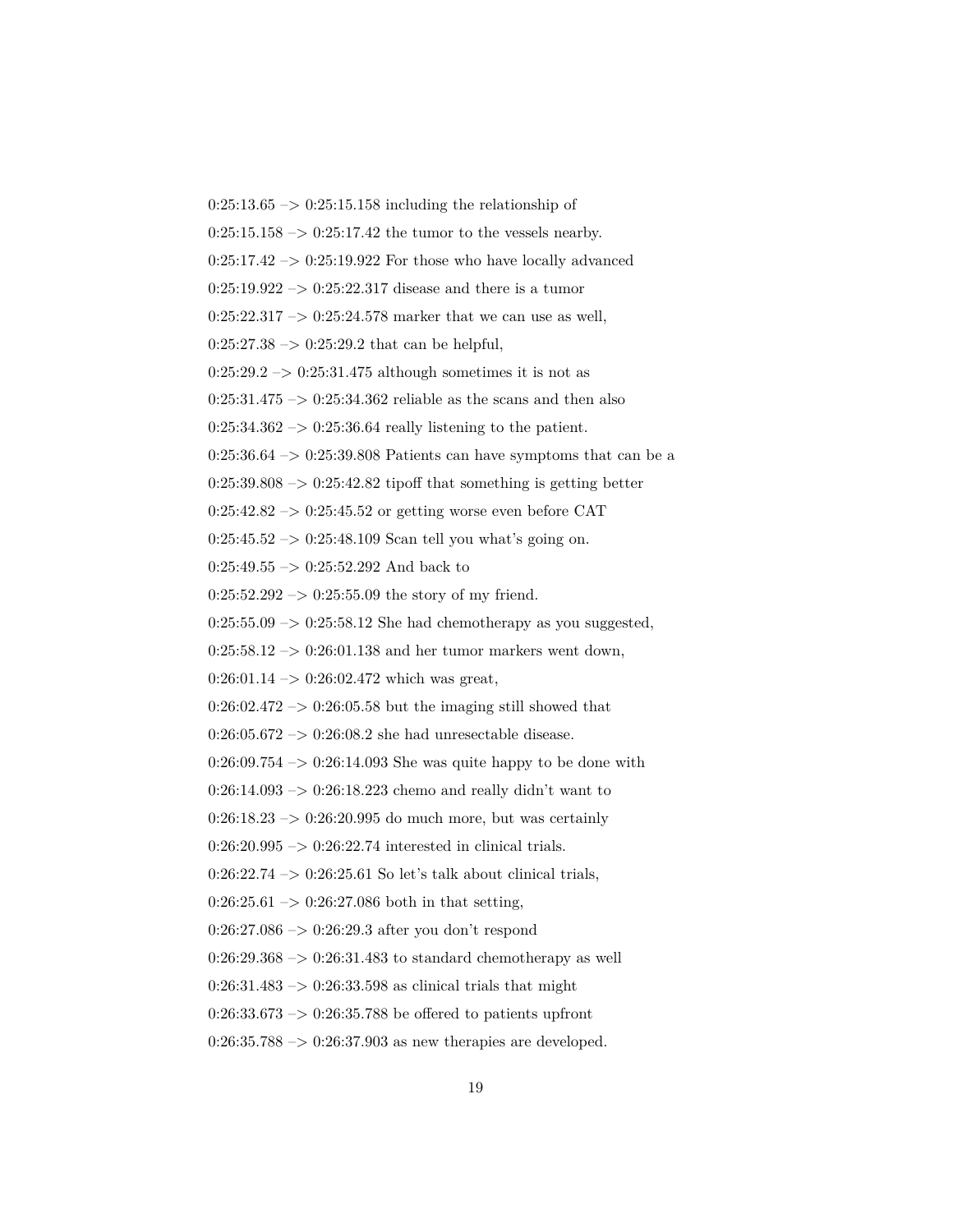$0:26:37.91 \rightarrow 0:26:40.78$  So what are you most excited about?  $0:26:43.05 \rightarrow 0:26:45.288$  I think it's interesting that you  $0:26:45.288 \rightarrow 0:26:48.159$  say that, I find that when I talk  $0:26:48.16 \rightarrow 0:26:49.985$  to a patient  $0:26:49.985 \rightarrow 0:26:51.445$  about a clinical trial  $0:26:51.45 \rightarrow 0:26:54.365$  sometimes they say to me, do you think  $0:26:54.365 \rightarrow 0:26:56.92$  I'm ready for a clinical trial?  $0:26:56.92 \rightarrow 0:26:59.265$  As if it's something that we wait  $0:26:59.265 \rightarrow 0:27:01.669$  until we don't have other options,  $0:27:01.67 \rightarrow 0:27:03.764$  and clinical trials are important at  $0:27:03.764 \rightarrow 0:27:05.68$  every phase of someone's disease,  $0:27:05.68 \rightarrow 0:27:07.685$  whether they are initially diagnosed  $0:27:07.685 \rightarrow 0:27:09.69$  or whether they have progressed  $0:27:09.75 \rightarrow 0:27:11.52$  on one or two prior therapies.  $0:27:11.52 \rightarrow 0:27:14.154$  We are always trying to figure  $0:27:14.154 \rightarrow 0:27:17.058$  out what's the best thing to do.  $0:27:17.06 \rightarrow 0:27:20.148$  And so the clinical trials that we are  $0:27:20.148 \rightarrow 0:27:22.979$  working on that we're excited about,  $0:27:22.98 \rightarrow 0:27:25.977$  I think we are still trying to find a  $0:27:25.977 \rightarrow 0:27:29.328$  role for immunotherapy in pancreas cancer,  $0:27:29.33 \rightarrow 0:27:31.646$  the same as in other diseases  $0:27:31.646 \rightarrow 0:27:33.98$  like lung cancer or Melanoma.  $0:27:33.98 \rightarrow 0:27:36.1$  But it's been a challenge,  $0:27:36.1 \rightarrow 0:27:39.019$  and so we are doing clinical trials  $0:27:39.019 \rightarrow 0:27:41.349$  that are looking at immunotherapy  $0:27:41.349 \rightarrow 0:27:44.331$  combinations as opposed to just a  $0:27:44.331 \rightarrow 0:27:47.178$  single drug to see if it might be  $0:27:48.629 \rightarrow 0:27:52.01$  better and we're looking at clinical trials that are  $0:27:52.097 \rightarrow 0:27:55.673$  trying to attack not just the tumor itself,  $0:27:55.68 \rightarrow 0:27:58.278$  but the scar tissue in the  $0:27:58.278 \rightarrow 0:28:00.56$  environment around the cancer cells.